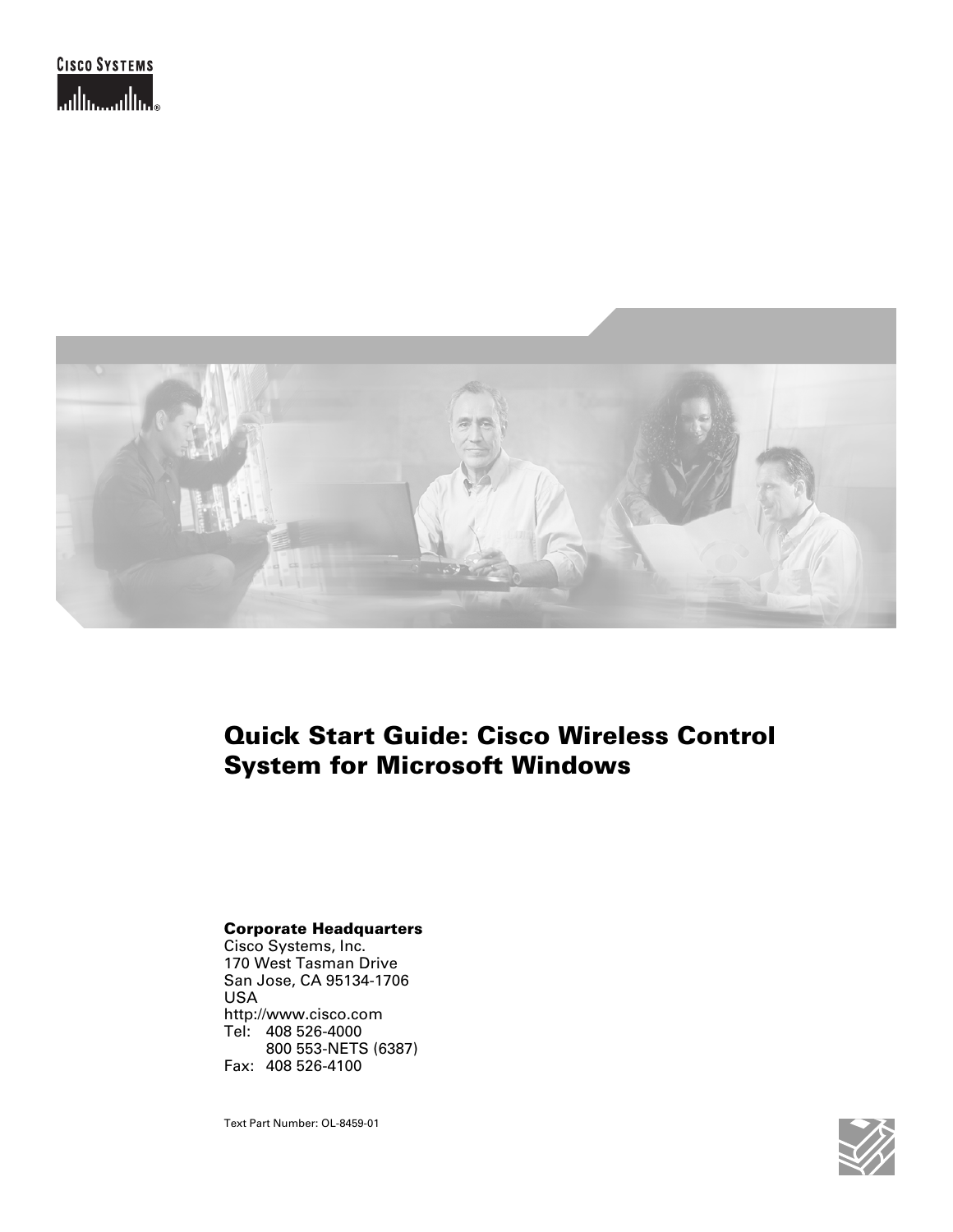THE SPECIFICATIONS AND INFORMATION REGARDING THE PRODUCTS IN THIS MANUAL ARE SUBJECT TO CHANGE WITHOUT NOTICE. ALL STATEMENTS, INFORMATION, AND RECOMMENDATIONS IN THIS MANUAL ARE BELIEVED TO BE ACCURATE BUT ARE PRESENTED WITHOUT WARRANTY OF ANY KIND, EXPRESS OR IMPLIED. USERS MUST TAKE FULL RESPONSIBILITY FOR THEIR APPLICATION OF ANY PRODUCTS.

THE SOFTWARE LICENSE AND LIMITED WARRANTY FOR THE ACCOMPANYING PRODUCT ARE SET FORTH IN THE INFORMATION PACKET THAT SHIPPED WITH THE PRODUCT AND ARE INCORPORATED HEREIN BY THIS REFERENCE. IF YOU ARE UNABLE TO LOCATE THE SOFTWARE LICENSE OR LIMITED WARRANTY, CONTACT YOUR CISCO REPRESENTATIVE FOR A COPY.

The Cisco implementation of TCP header compression is an adaptation of a program developed by the University of California, Berkeley (UCB) as part of UCB's public domain version of the UNIX operating system. All rights reserved. Copyright © 1981, Regents of the University of California.

NOTWITHSTANDING ANY OTHER WARRANTY HEREIN, ALL DOCUMENT FILES AND SOFTWARE OF THESE SUPPLIERS ARE PROVIDED "AS IS" WITH ALL FAULTS. CISCO AND THE ABOVE-NAMED SUPPLIERS DISCLAIM ALL WARRANTIES, EXPRESSED OR IMPLIED, INCLUDING, WITHOUT LIMITATION, THOSE OF MERCHANTABILITY, FITNESS FOR A PARTICULAR PURPOSE AND NONINFRINGEMENT OR ARISING FROM A COURSE OF DEALING, USAGE, OR TRADE PRACTICE.

IN NO EVENT SHALL CISCO OR ITS SUPPLIERS BE LIABLE FOR ANY INDIRECT, SPECIAL, CONSEQUENTIAL, OR INCIDENTAL DAMAGES, INCLUDING, WITHOUT LIMITATION, LOST PROFITS OR LOSS OR DAMAGE TO DATA ARISING OUT OF THE USE OR INABILITY TO USE THIS MANUAL, EVEN IF CISCO OR ITS SUPPLIERS HAVE BEEN ADVISED OF THE POSSIBILITY OF SUCH DAMAGES.

CCSP, CCVP, the Cisco Square Bridge logo, Follow Me Browsing, and StackWise are trademarks of Cisco Systems, Inc.; Changing the Way We Work, Live, Play, and Learn, and iQuick Study are service marks of Cisco Systems, Inc.; and Access Registrar, Aironet, ASIST, BPX, Catalyst, CCDA, CCDP, CCIE, CCIP, CCNA, CCNP, Cisco, the Cisco Certified Internetwork Expert logo, Cisco IOS, Cisco Press, Cisco Systems, Cisco Systems Capital, the Cisco Systems logo, Cisco Unity, Empowering the Internet Generation, Enterprise/Solver, EtherChannel, EtherFast, EtherSwitch, Fast Step, FormShare, GigaDrive, GigaStack, HomeLink, Internet Quotient, IOS, IP/TV, iQ Expertise, the iQ logo, iQ Net Readiness Scorecard, LightStream, Linksys, MeetingPlace, MGX, the Networkers logo, Networking Academy, Network Registrar, *Packet*, PIX, Post-Routing, Pre-Routing, ProConnect, RateMUX, ScriptShare, SlideCast, SMARTnet, StrataView Plus, TeleRouter, The Fastest Way to Increase Your Internet Quotient, and TransPath are registered trademarks of Cisco Systems, Inc. and/or its affiliates in the United States and certain other countries.

All other trademarks mentioned in this document or Website are the property of their respective owners. The use of the word partner does not imply a partnership relationship between Cisco and any other company. (0502R)

*Quick Start Guide: Cisco Wireless Control System for Microsoft Windows* © 2005 Cisco Systems, Inc. All rights reserved.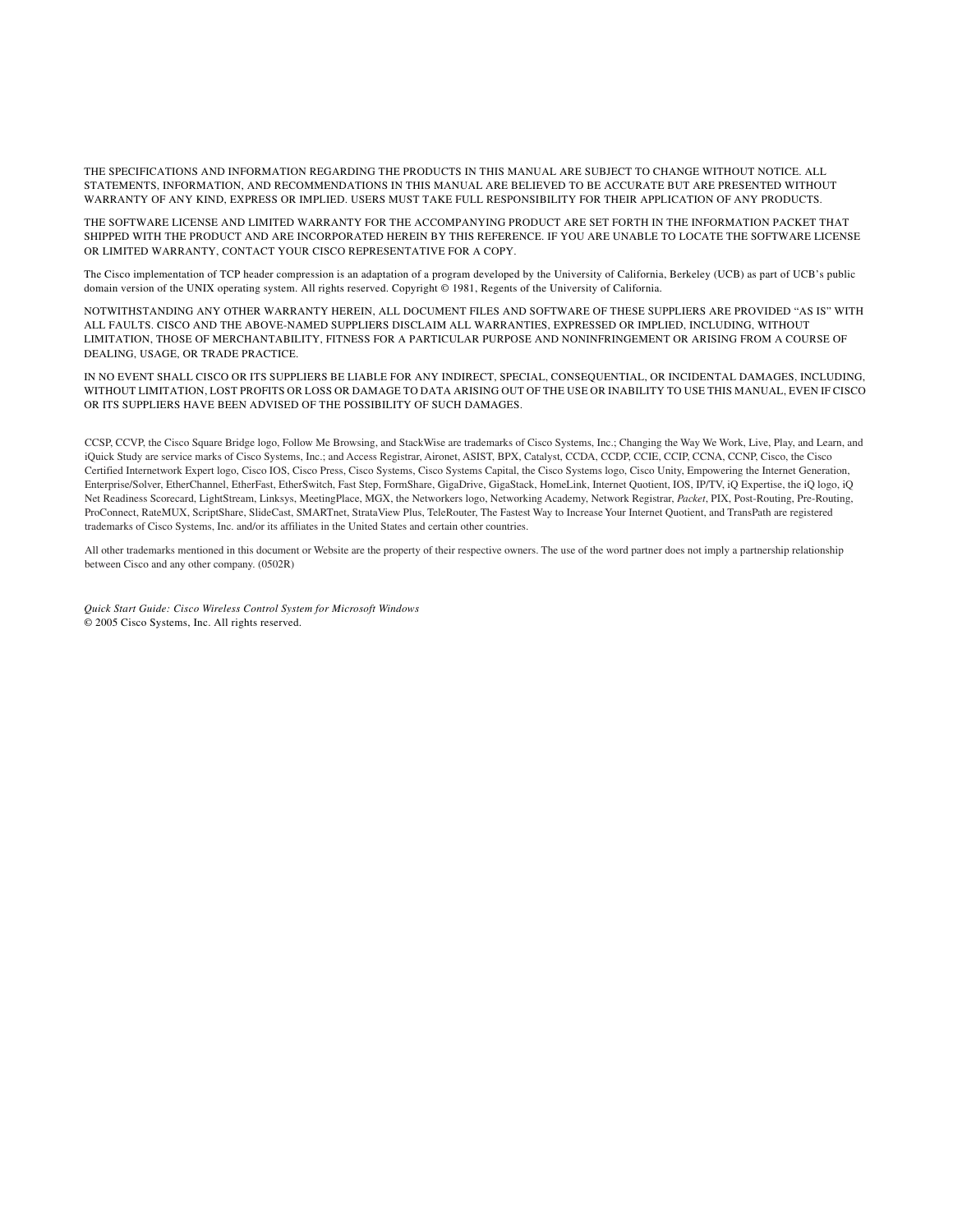

### **[Preface](#page-4-0) v**

| Organization<br>$\mathbf{v}$                                  |
|---------------------------------------------------------------|
| <b>Conventions</b><br>$\mathbf{v}$                            |
| <b>Obtaining Documentation</b><br>vi                          |
| Cisco.com<br>vi vi                                            |
| <b>Documentation DVD</b><br>vi                                |
| <b>Ordering Documentation</b><br>vii                          |
| Documentation Feedback<br>vii                                 |
| <b>Cisco Product Security Overview</b><br>vii                 |
| <b>Reporting Security Problems in Cisco Products</b><br>viii  |
| <b>Obtaining Technical Assistance</b><br>viii                 |
| <b>Cisco Technical Support Website</b><br>viii                |
| Submitting a Service Request ix                               |
| Definitions of Service Request Severity<br>iх                 |
| <b>Obtaining Additional Publications and Information</b><br>x |

### **[Installation and Configuration](#page-10-0) 1**

| Prerequisites 2                                        |
|--------------------------------------------------------|
| <b>System Requirements 2</b>                           |
| Backing Up the Cisco WCS Database<br>- 3               |
| <b>Restoring the Cisco WCS Database 3</b>              |
| Uninstalling Cisco WCS 4                               |
| <b>Installing Cisco WCS 5</b>                          |
| <b>Starting and Stopping the Cisco WCS</b><br>10       |
| <b>Starting Cisco WCS 10</b>                           |
| Verifying the Status of Cisco WCS<br>11                |
| Stopping Cisco WCS 11                                  |
| Starting and Stopping a Cisco WCS User Interface<br>11 |
| Stopping a Cisco WCS User Interface<br>12              |
| Where to go From Here<br>13                            |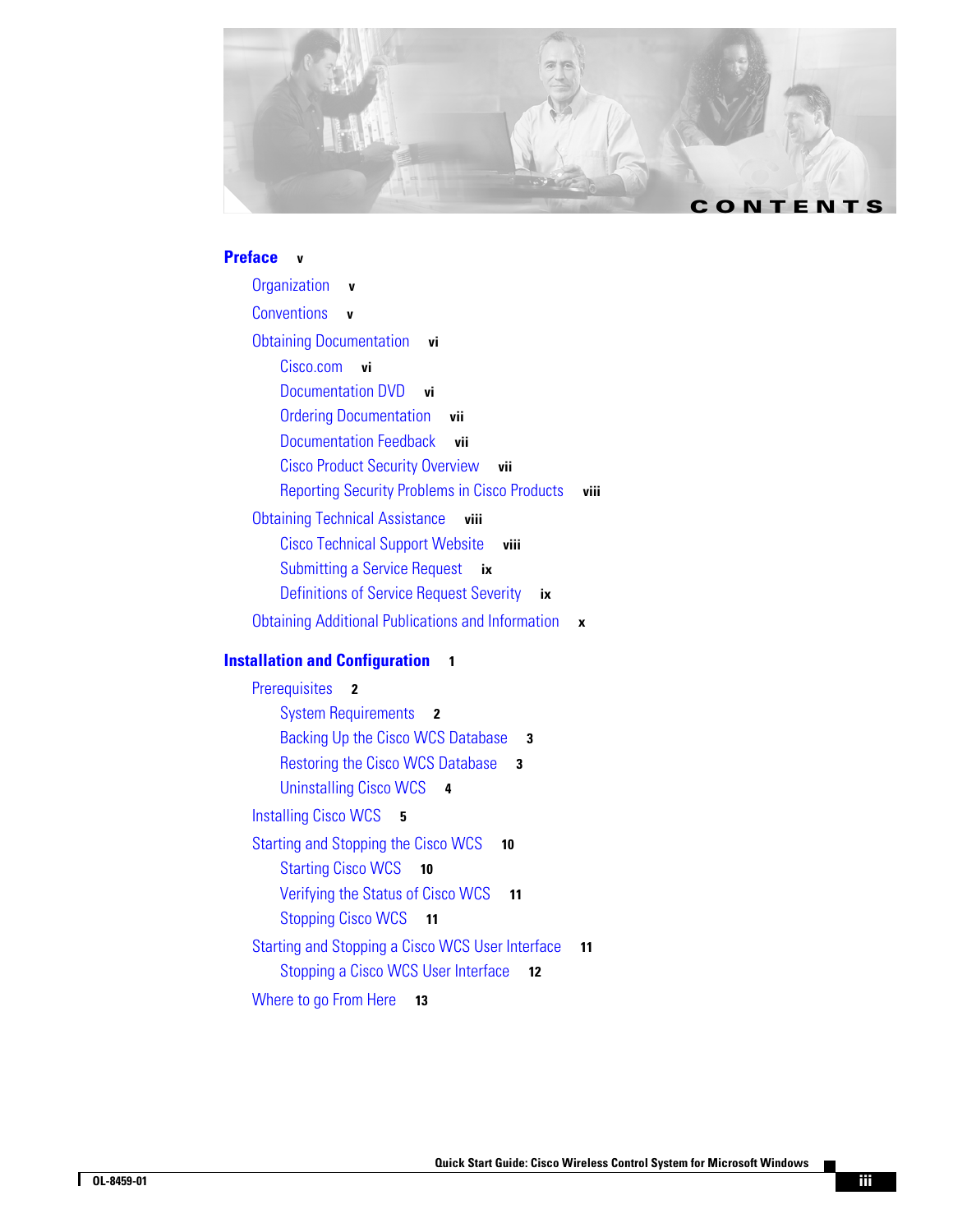**Contents**

 $\overline{\mathbf{I}}$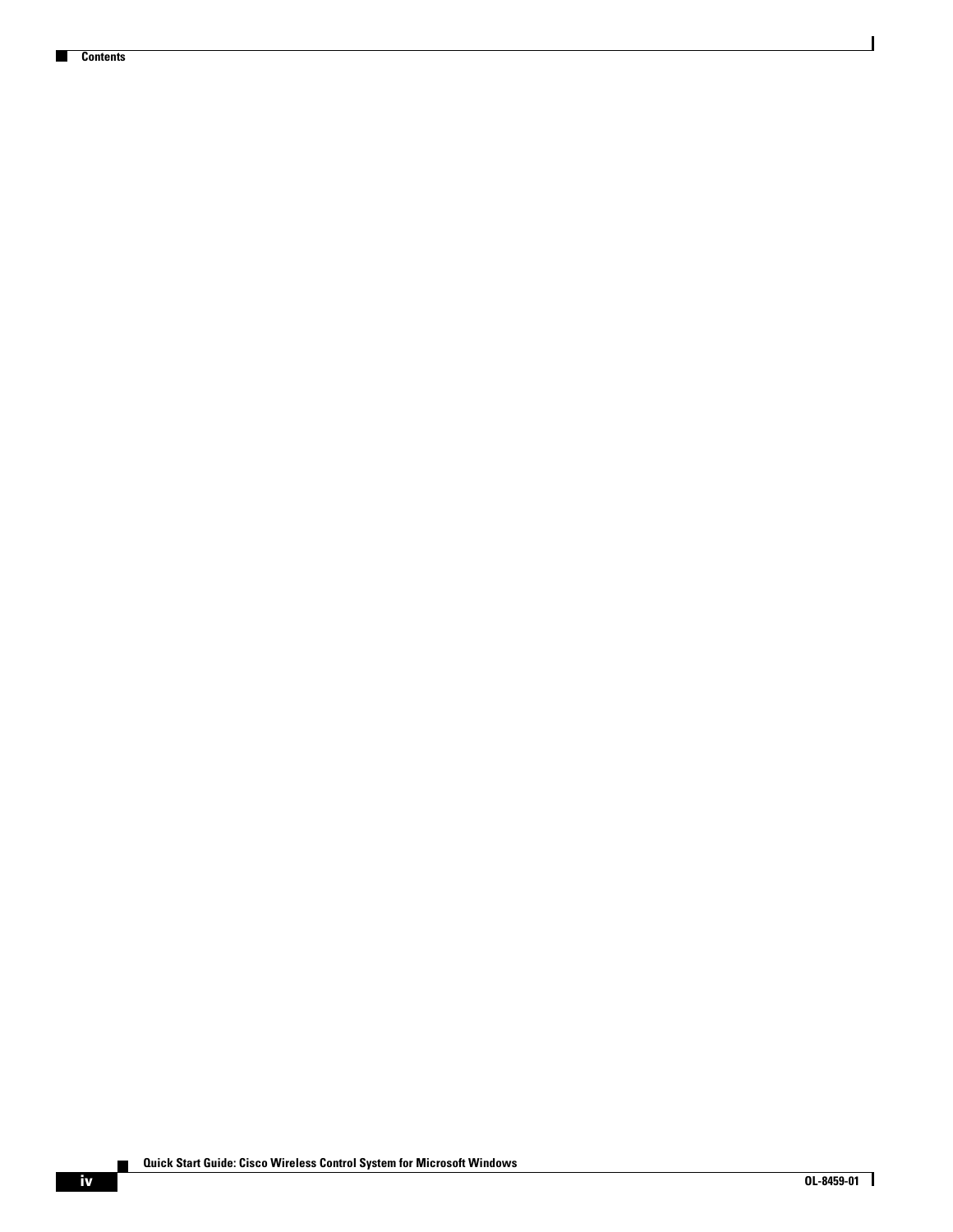

# <span id="page-4-0"></span>**Preface**

This guide assists you in the installation of Cisco Wireless Control System (Cisco WCS) on a Microsoft Windows workstation to create a Cisco WCS Server. To install the Cisco WCS on a Linux workstation, refer to the *Quick Start Guide: Cisco Wireless Control System for Linux*.

# <span id="page-4-1"></span>**Organization**

This guide is organized into the following sections:

- **•** ["Prerequisites"](#page-11-2) lists the things that you should have completed before installing Cisco WCS.
- **•** ["System Requirements"](#page-11-3) describes the basic hardware and software requirements.
- **•** ["Backing Up the Cisco WCS Database"](#page-12-2) describes how to make a backup of your database.
- **•** ["Restoring the Cisco WCS Database"](#page-12-3) explains how to restore your database.
- **•** ["Uninstalling Cisco WCS"](#page-13-1) describes how to uninstall Cisco WCS.
- **•** ["Installing Cisco WCS"](#page-14-1) describes how to install Cisco WCS.
- ["Starting and Stopping the Cisco WCS"](#page-19-2) describes how to start and stop Cisco WCS when it is installed as an application or service.
- **•** ["Starting and Stopping a Cisco WCS User Interface"](#page-20-3) describes how to start and stop a Cisco WCS user interface.

# <span id="page-4-2"></span>**Conventions**

Interactive examples use these conventions:

- **•** Terminal sessions and system displays are in screen font.
- **•** Information you enter is in boldface screen font.
- Nonprinting characters, such as passwords or tabs, are in angle brackets  $(\langle \rangle)$ .

Notes, cautions, and timesavers use these conventions and symbols:



**Tip** Means the following will help you solve a problem. The tips information might not be troubleshooting or even an action, but could be useful information.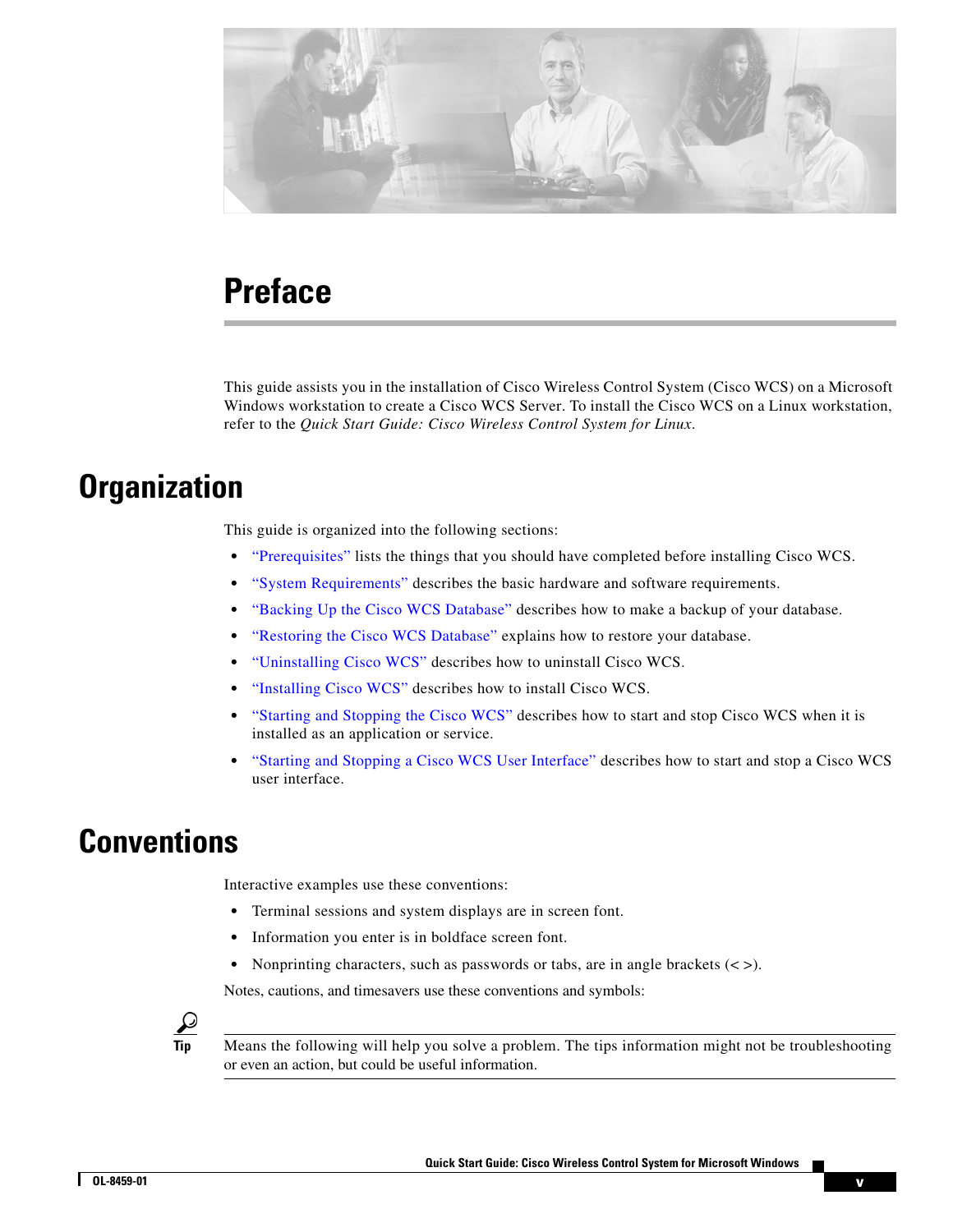

**Note** Means reader take note. Notes contain helpful suggestions or references to materials not contained in this manual.

**Caution** Means reader be careful. In this situation, you might do something that could result equipment damage or loss of data.



**Warning This warning symbol means danger. You are in a situation that could cause bodily injury. Before you work on any equipment, be aware of the hazards involved with electrical circuitry and be familiar with standard practices for preventing accidents.**

# <span id="page-5-0"></span>**Obtaining Documentation**

Cisco documentation and additional literature are available on Cisco.com. Cisco also provides several ways to obtain technical assistance and other technical resources. These sections explain how to obtain technical information from Cisco Systems.

### <span id="page-5-1"></span>**Cisco.com**

You can access the most current Cisco documentation at this URL: [http://www.cisco.com/univercd/home/home.htm](http://www.cisco.com/univercd/home/home.htm ) You can access the Cisco website at this URL: <http://www.cisco.com>

You can access international Cisco websites at this URL:

[http://www.cisco.com/public/countries\\_languages.shtml](http://www.cisco.com/public/countries_languages.shtml)

### <span id="page-5-2"></span>**Documentation DVD**

Cisco documentation and additional literature are available in a Documentation DVD package, which may have shipped with your product. The Documentation DVD is updated regularly and may be more current than printed documentation. The Documentation DVD package is available as a single unit.

Registered Cisco.com users (Cisco direct customers) can order a Cisco Documentation DVD (product number DOC-DOCDVD=) from the Ordering tool or Cisco Marketplace.

Cisco Ordering tool:

[http://www.cisco.com/en/US/partner/ordering/](http://www.cisco.com/public/countries_languages.shtml)

Cisco Marketplace:

<http://www.cisco.com/go/marketplace/>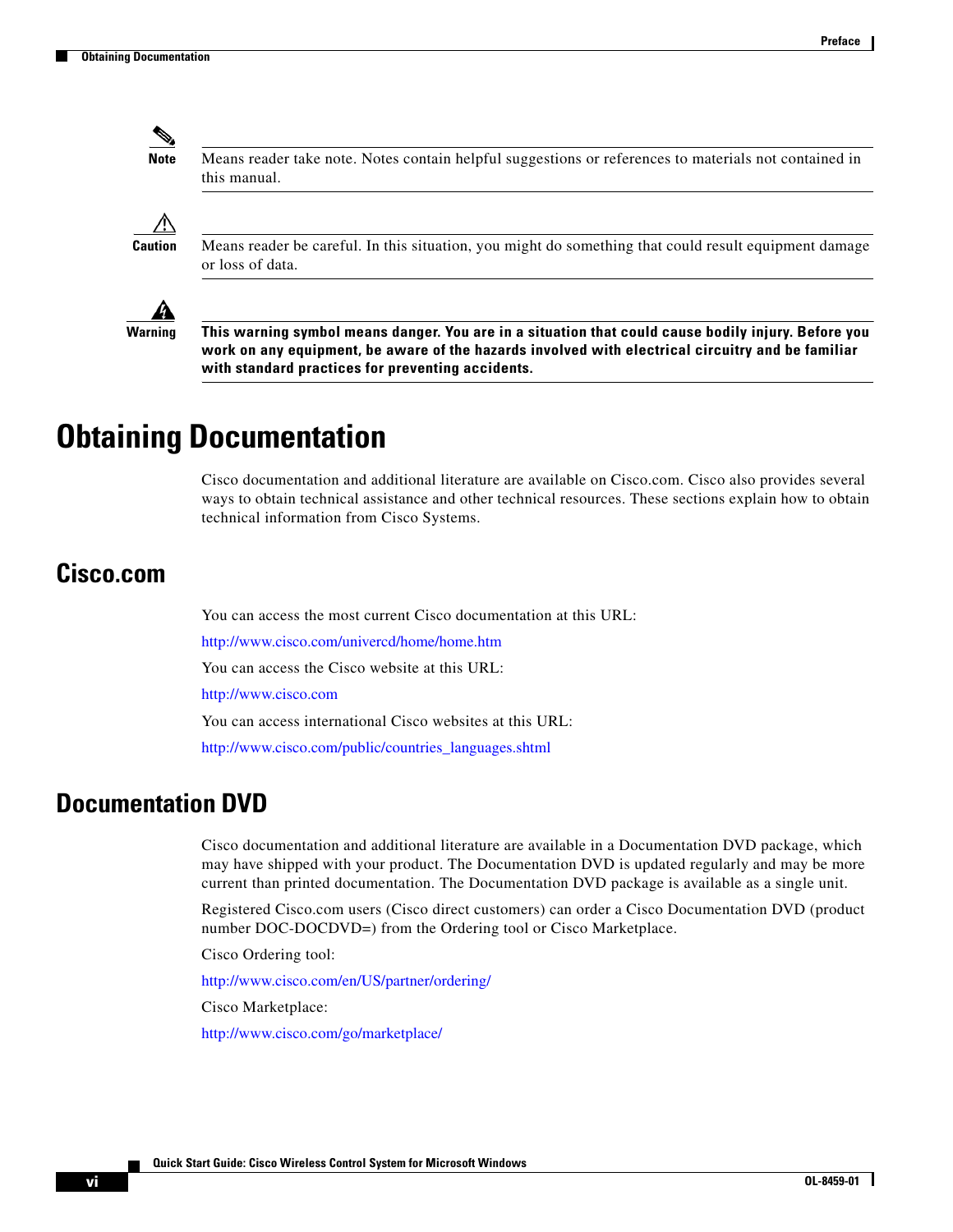### <span id="page-6-0"></span>**Ordering Documentation**

You can find instructions for ordering documentation at this URL:

[http://www.cisco.com/univercd/cc/td/doc/es\\_inpck/pdi.htm](http://www.cisco.com/univercd/cc/td/doc/es_inpck/pdi.htm)

You can order Cisco documentation in these ways:

**•** Registered Cisco.com users (Cisco direct customers) can order Cisco product documentation from the Ordering tool:

[http://www.cisco.com/en/US/partner/ordering/](http://www.cisco.com/univercd/cc/td/doc/es_inpck/pdi.htm)

• Nonregistered Cisco.com users can order documentation through a local account representative by calling Cisco Systems Corporate Headquarters (California, USA) at 408 526-7208 or, elsewhere in North America, by calling 1 800 553-NETS (6387).

### <span id="page-6-1"></span>**Documentation Feedback**

You can send comments about technical documentation to bug-doc@cisco.com.

You can submit comments by using the response card (if present) behind the front cover of your document or by writing to the following address:

Cisco Systems Attn: Customer Document Ordering 170 West Tasman Drive San Jose, CA 95134-9883

We appreciate your comments.

### <span id="page-6-2"></span>**Cisco Product Security Overview**

Cisco provides a free online Security Vulnerability Policy portal at this URL:

http://www.cisco.com/en/US/products/products\_security\_vulnerability\_policy.html

From this site, you can perform these tasks:

- **•** Report security vulnerabilities in Cisco products.
- **•** Obtain assistance with security incidents that involve Cisco products.
- **•** Register to receive security information from Cisco.

A current list of security advisories and notices for Cisco products is available at this URL:

#### <http://www.cisco.com/go/psirt>

If you prefer to see advisories and notices as they are updated in real time, you can access a Product Security Incident Response Team Really Simple Syndication (PSIRT RSS) feed from this URL:

[http://www.cisco.com/en/US/products/products\\_psirt\\_rss\\_feed.html](http://www.cisco.com/en/US/products/products_psirt_rss_feed.html)

Г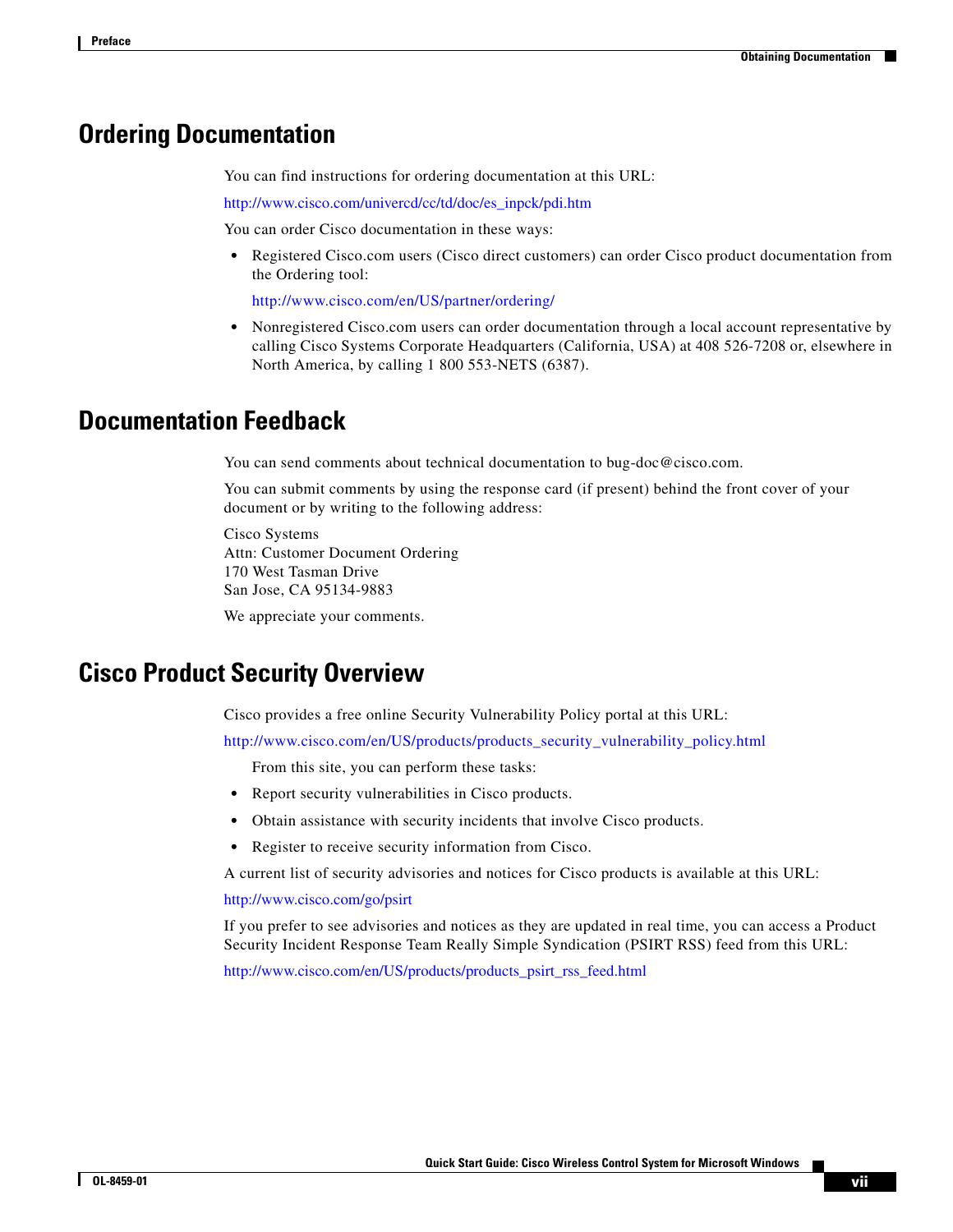### <span id="page-7-0"></span>**Reporting Security Problems in Cisco Products**

Cisco is committed to delivering secure products. We test our products internally before we release them, and we strive to correct all vulnerabilities quickly. If you think that you might have identified a vulnerability in a Cisco product, contact PSIRT:

- **•** Emergencies—security-alert@cisco.com
- **•** Nonemergencies—psirt@cisco.com



**Tip** We encourage you to use Pretty Good Privacy (PGP) or a compatible product to encrypt any sensitive information that you send to Cisco. PSIRT can work from encrypted information that is compatible with PGP versions 2.x through 8.x.

Never use a revoked or an expired encryption key. The correct public key to use in your correspondence with PSIRT is the one that has the most recent creation date in this public key server list:

<http://pgp.mit.edu:11371/pks/lookup?search=psirt%40cisco.com&op=index&exact=on>

In an emergency, you can also reach PSIRT by telephone:

- **•** 1 877 228-7302
- **•** 1 408 525-6532

# <span id="page-7-1"></span>**Obtaining Technical Assistance**

For all customers, partners, resellers, and distributors who hold valid Cisco service contracts, Cisco Technical Support provides 24-hour-a-day, award-winning technical assistance. The Cisco Technical Support Website on Cisco.com features extensive online support resources. In addition, Cisco Technical Assistance Center (TAC) engineers provide telephone support. If you do not hold a valid Cisco service contract, contact your reseller.

### <span id="page-7-2"></span>**Cisco Technical Support Website**

The Cisco Technical Support Website provides online documents and tools for troubleshooting and resolving technical issues with Cisco products and technologies. The website is available 24 hours a day, 365 days a year, at this URL:

<http://www.cisco.com/techsupport>

Access to all tools on the Cisco Technical Support Website requires a Cisco.com user ID and password. If you have a valid service contract but do not have a user ID or password, you can register at this URL:

<http://tools.cisco.com/RPF/register/register.do>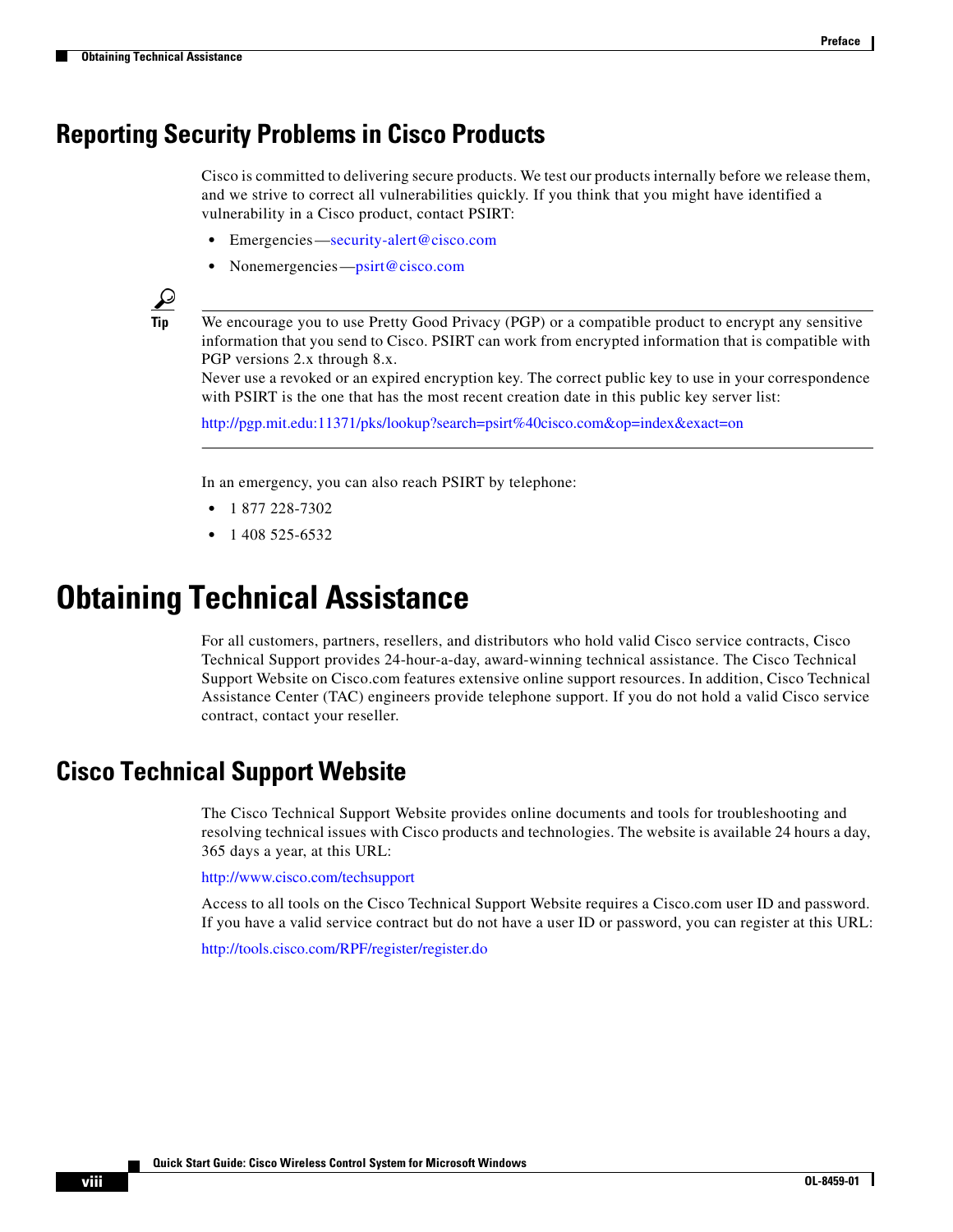

**Note** Use the Cisco Product Identification (CPI) tool to locate your product serial number before submitting a web or phone request for service. You can access the CPI tool from the Cisco Technical Support Website by clicking the **Tools & Resources** link under Documentation & Tools. Choose **Cisco Product Identification Tool** from the Alphabetical Index drop-down list, or click the **Cisco Product Identification Tool** link under Alerts & RMAs. The CPI tool offers three search options: by product ID or model name; by tree view; or for certain products, by copying and pasting **show** command output. Search results show an illustration of your product with the serial number label location highlighted. Locate the serial number label on your product and record the information before placing a service call.

### <span id="page-8-0"></span>**Submitting a Service Request**

Using the online TAC Service Request Tool is the fastest way to open S3 and S4 service requests. (S3 and S4 service requests are those in which your network is minimally impaired or for which you require product information.) After you describe your situation, the TAC Service Request Tool provides recommended solutions. If your issue is not resolved using the recommended resources, your service request is assigned to a Cisco TAC engineer. The TAC Service Request Tool is located at this URL:

<http://www.cisco.com/techsupport/servicerequest>

For S1 or S2 service requests or if you do not have Internet access, contact the Cisco TAC by telephone. (S1 or S2 service requests are those in which your production network is down or severely degraded.) Cisco TAC engineers are assigned immediately to S1 and S2 service requests to help keep your business operations running smoothly.

To open a service request by telephone, use one of the following numbers:

Asia-Pacific: +61 2 8446 7411 (Australia: 1 800 805 227) EMEA: +32 2 704 55 55 USA: 1 800 553-2447

For a complete list of Cisco TAC contacts, go to this URL:

http://www.cisco.com/techsupport/contacts

### <span id="page-8-1"></span>**Definitions of Service Request Severity**

To ensure that all service requests are reported in a standard format, Cisco has established severity definitions.

- Severity 1 (S1)—Your network is "down," or there is a critical impact to your business operations. You and Cisco will commit all necessary resources around the clock to resolve the situation.
- Severity 2 (S2)—Operation of an existing network is severely degraded, or significant aspects of your business operation are negatively affected by inadequate performance of Cisco products. You [and Cisco will commit full-time resources during normal business hours to resolve the situation](http://tools.cisco.com/RPF/register/register.do).
- **•** Severity 3 (S3)—Operational performance of your network is impaired, but most business operations remain functional. You and Cisco will commit resources during normal business hours to restore service to satisfactory levels.
- **•** Severity 4 (S4)—You require information or assistance with Cisco product capabilities, installation, or configuration. There is little or no effect on your business operations.

I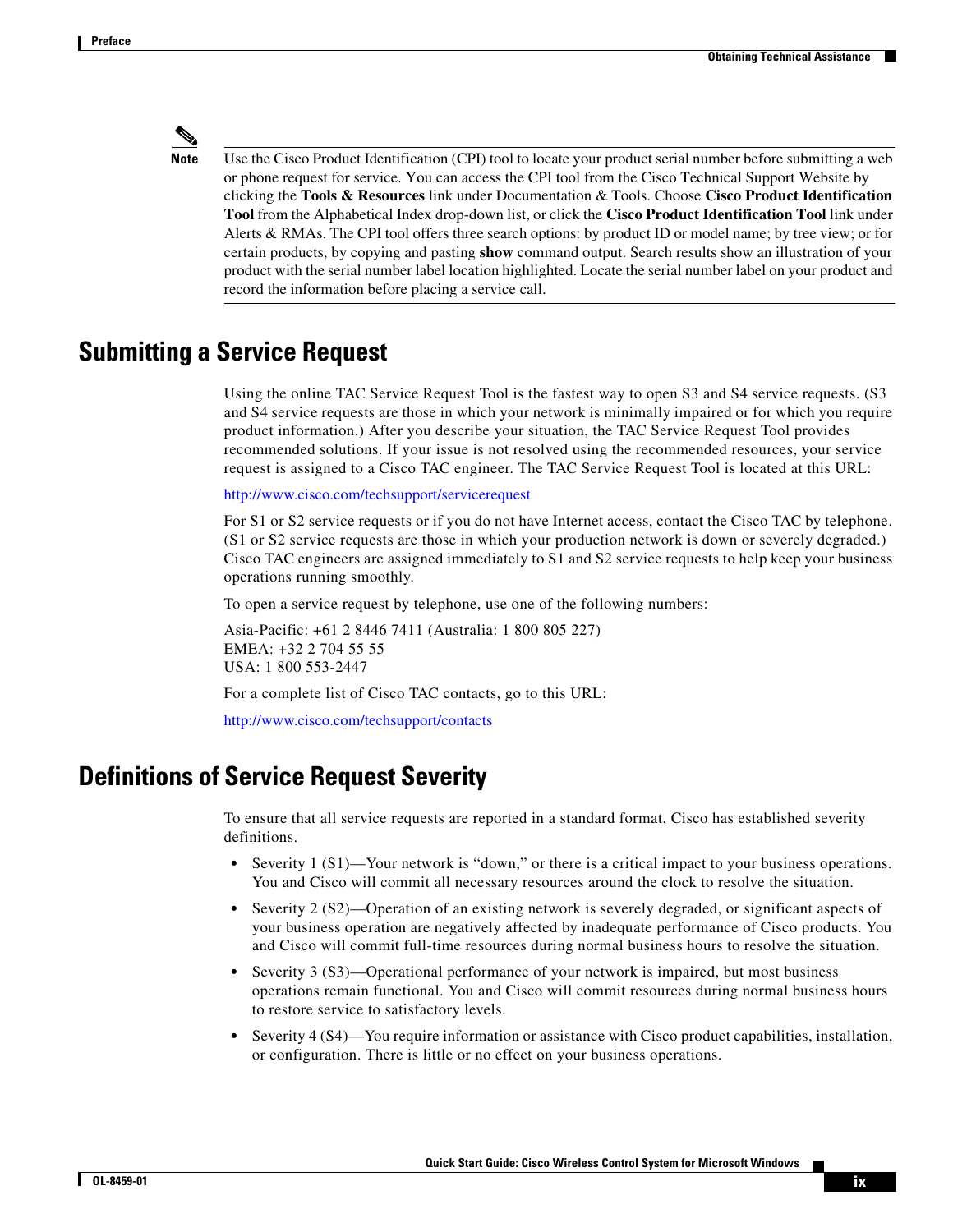# <span id="page-9-0"></span>**Obtaining Additional Publications and Information**

Information about Cisco products, technologies, and network solutions is available from various online and printed sources.

**•** Cisco Marketplace provides a variety of Cisco books, reference guides, and logo merchandise. Visit Cisco Marketplace, the company store, at this URL:

<http://www.cisco.com/go/marketplace/>

**•** *Cisco Press* publishes a wide range of general networking, training and certification titles. Both new and experienced users will benefit from these publications. For current Cisco Press titles and other information, go to Cisco Press at this URL:

<http://www.ciscopress.com>

**•** *Packet* magazine is the Cisco Systems technical user magazine for maximizing Internet and networking investments. Each quarter, Packet delivers coverage of the latest industry trends, technology breakthroughs, and Cisco products and solutions, as well as network deployment and troubleshooting tips, configuration examples, customer case studies, certification and training information, and links to scores of in-depth online resources. You can access Packet magazine at this URL:

<http://www.cisco.com/packet>

• *iQ Magazine* is the quarterly publication from Cisco Systems designed to help growing companies learn how they can use technology to increase revenue, streamline their business, and expand services. The publication identifies the challenges facing these companies and the technologies to help solve them, using real-world case studies and business strategies to help readers make sound technology investment decisions. You can access iQ Magazine at this URL:

http://www.cisco.com/go/iqmagazine

• *Internet Protocol Journal* is a quarterly journal published by Cisco Systems for engineering professionals involved in designing, developing, and operating public and private internets and intranets. You can access the Internet Protocol Journal at this URL:

<http://www.cisco.com/ipj>

**•** World-class networking training is available from Cisco. You can view current offerings at this URL:

<http://www.cisco.com/en/US/learning/index.html>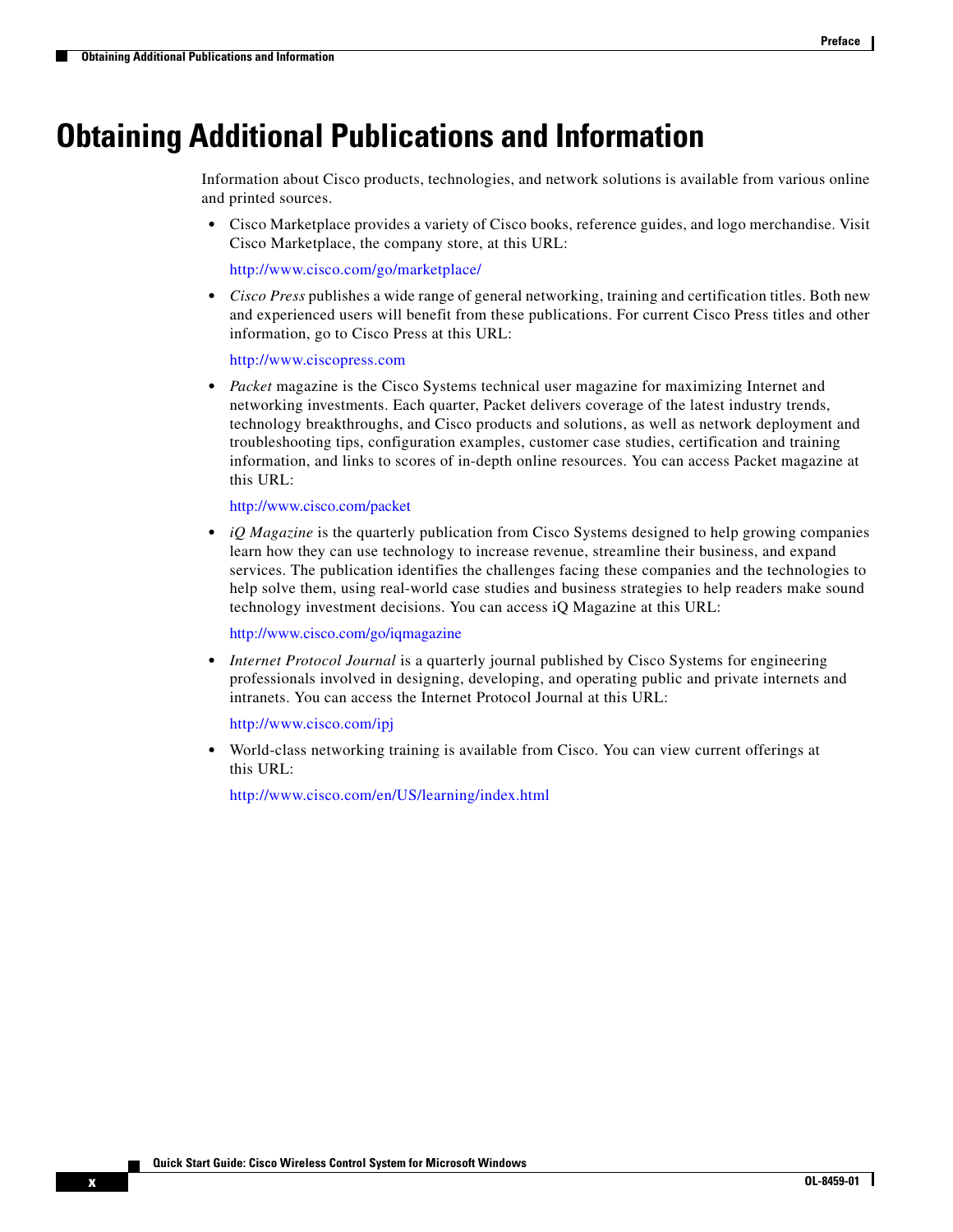

# <span id="page-10-0"></span>**Installation and Configuration**

The Cisco WCS is part of the innovative Cisco Wireless LAN Solution.

- **•** It maintains the Cisco wireless LAN solution configuration, which includes controllers, access points, and location appliances.
- It enables Cisco WCS system administrators to assign logins, passwords, and privileges for all Cisco WCS operators, and to set times for periodic system tasks.
- It enables Cisco WCS operators to use a web browser on any connected workstation to access Cisco WCS configuration, monitoring, and administrative functions. The Cisco WCS operators can also add, change, and delete Cisco wireless LAN solution components and configurations in the Cisco WCS database, depending on privilege level.

The Cisco WCS can be run either as a normal Windows application, or it can be installed as a service that operates in the background and resumes operating after a reboot.

The Cisco WCS needs the following communication ports to be available on the Cisco WCS Server system:

| <b>Port Name</b>      | <b>Port Number</b>                       |
|-----------------------|------------------------------------------|
| Rmi                   | 1299                                     |
| Http                  | 80 (can be changed during installation)  |
| <b>Https</b>          | 443 (can be changed during installation) |
| WebContainer          | 8009                                     |
| Database              | 1315                                     |
| HttpConnector         | 8456                                     |
| HttpConnectorRedirect | 8457                                     |
| TomcatShutdown        | 8005                                     |
| <b>TFTP</b>           | 69                                       |
| <b>FTP</b>            | 21                                       |
| <b>WCS</b> Data       | 2000                                     |
| <b>Traps</b>          | 169                                      |
|                       |                                          |

#### *Table 1 Cisco WCS Server Ports Information*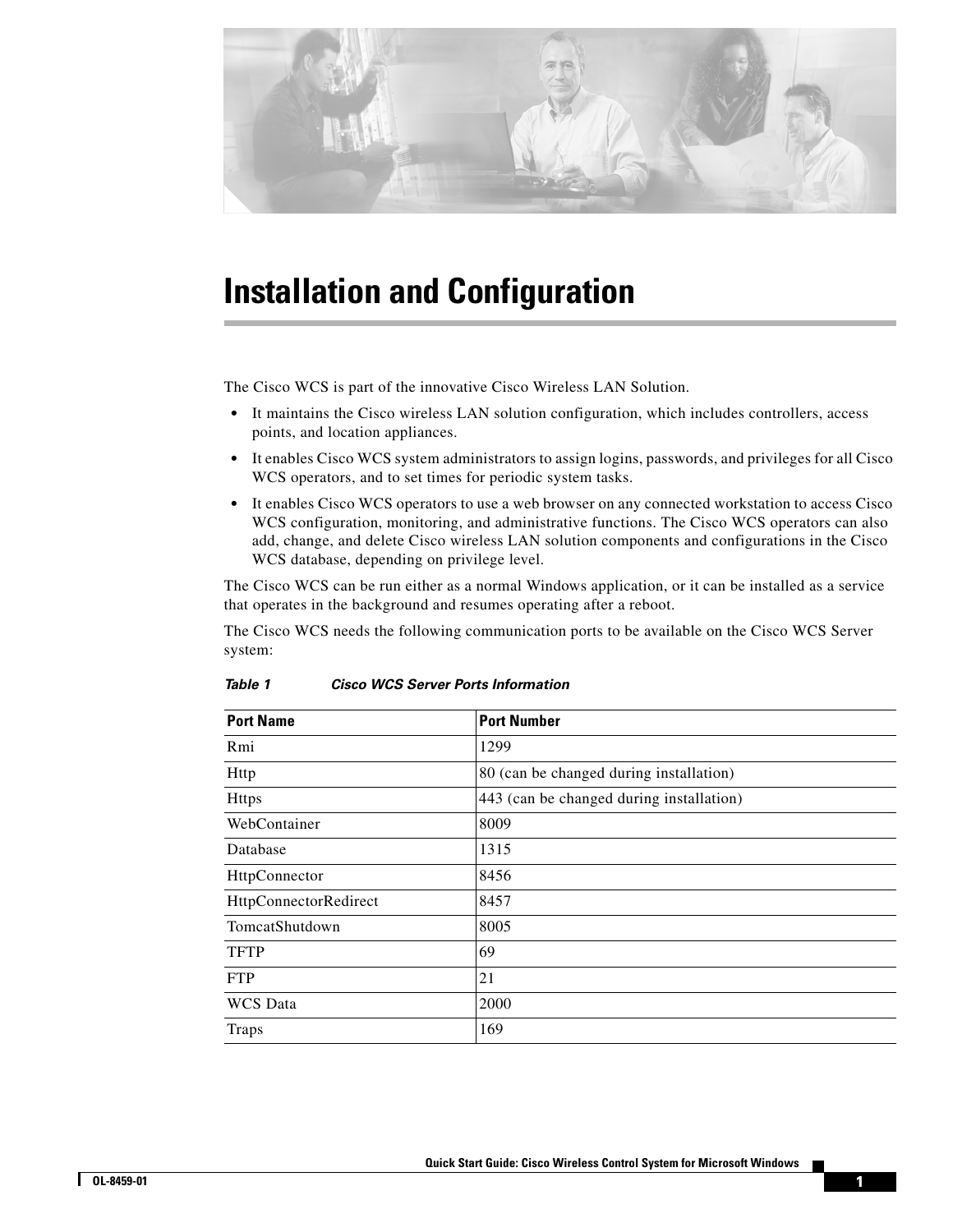# <span id="page-11-2"></span><span id="page-11-0"></span>**Prerequisites**

Before installing the Cisco WCS ensure that you have completed the following:

- Ensured that you meet the necessary hardware and software requirements as listed in "System" [Requirements for Cisco WCS.](#page-11-4)"
- **•** Updated your system with the necessary critical updates and service packs from Windows Update site.



**Note** Refer to the latest release notes for information on the service packs and patches required for correct operation of Cisco WCS.

- Made a backup of the existing Cisco WCS database. For more information, refer to "Backing Up the [Cisco WCS Database](#page-12-0)."
- **•** Uninstalled the older version of the Cisco WCS. Refer to "[Uninstalling Cisco WCS](#page-13-0)."

## <span id="page-11-4"></span><span id="page-11-3"></span><span id="page-11-1"></span>**System Requirements**

The following table describes the system requirements for Cisco WCS.

| <b>Requirement Type</b>          | <b>Minimum Requirement</b>                                                                                                       |
|----------------------------------|----------------------------------------------------------------------------------------------------------------------------------|
| System Hardware                  | IBM PC- compatible computer with 2.4-GHz Intel<br>c<br>Pentium processor if you have up to 500 access<br>points in your network. |
|                                  | IBM PC- compatible computer with 2.4-GHz dual<br>٠<br>processors if you have more than 500 access points<br>in your network.     |
| Memory                           | 1 GB if you have up to 500 access points in your<br>٠<br>network.                                                                |
|                                  | 2 GB if you have more than 500 access points in your<br>network.                                                                 |
| Available drive space            | $20$ GB                                                                                                                          |
| <b>Operating System Software</b> | Microsoft Windows 2000 Service Pack 4 or later.                                                                                  |
|                                  | Microsoft Windows 2003 Service Pack 1 or later.                                                                                  |
| <b>Additional Software</b>       | Internet Explorer 6.0 or later.                                                                                                  |

*Table 2 System Requirements for Cisco WCS*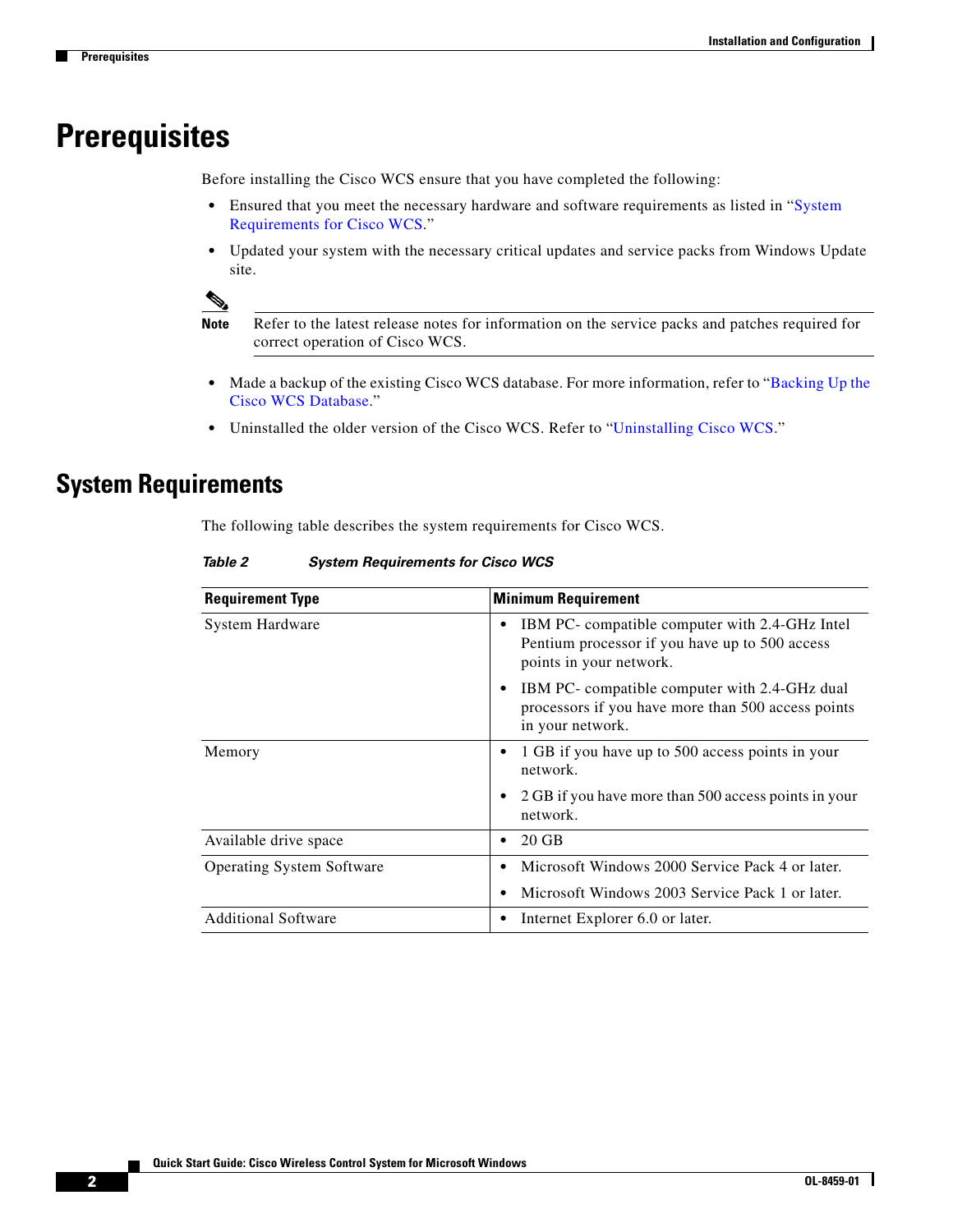### <span id="page-12-2"></span><span id="page-12-0"></span>**Backing Up the Cisco WCS Database**

Before uninstalling Cisco WCS, it is very important that you back up the existing Cisco WCS database. Backing it up saves the configuration data in a directory that can be restored later when you install Cisco WCS.

To back up the Cisco WCS database, follow these steps:

- **Step 1** On the Cisco WCS server, create a backup directory with no spaces in the name, such as *C:\WCS32\_Backup\*.
- **Step 2** Select **Start > Programs > Wireless Control System > Backup**. The backup script opens the DBAdmin window and Enter Information window.
- **Step 3** In the Enter Information window, enter the full path of the backup directory you created above and click **OK**.

The backup database script creates subdirectories in the C:\WCS32\_Backup\ directory and backs up the Cisco WCS database and the floor plan, building, and area maps to the C:\WCS32\_Backup\conf and C:\WCS32\_Backup\mapimages directories.



**Note** Make sure the directory name does not contain any spaces because the backup script generates error messages in such cases.

**Step 4** When the DBAdmin window displays the Backup Succeeded. Backup database done. message, click **Close**.

### <span id="page-12-3"></span><span id="page-12-1"></span>**Restoring the Cisco WCS Database**



**Note** You must shut down the WCS server before restoring the database.

To restore the Cisco WCS database, follow these steps:

- **Step 1** In Windows, select **Start > Programs > Wireless Control System > Restore**. The DBAdmin and Enter Information windows open.
- **Step 2** In the Enter Information window, enter the full path of the backup directory you had created and click **OK**.

The restore database script restores the Cisco WCS database and the floor plan, building, and area maps to the new Cisco WCS installation.

**Step 3** When the DBAdmin window displays the Restore Succeeded. message, click **Close**.

I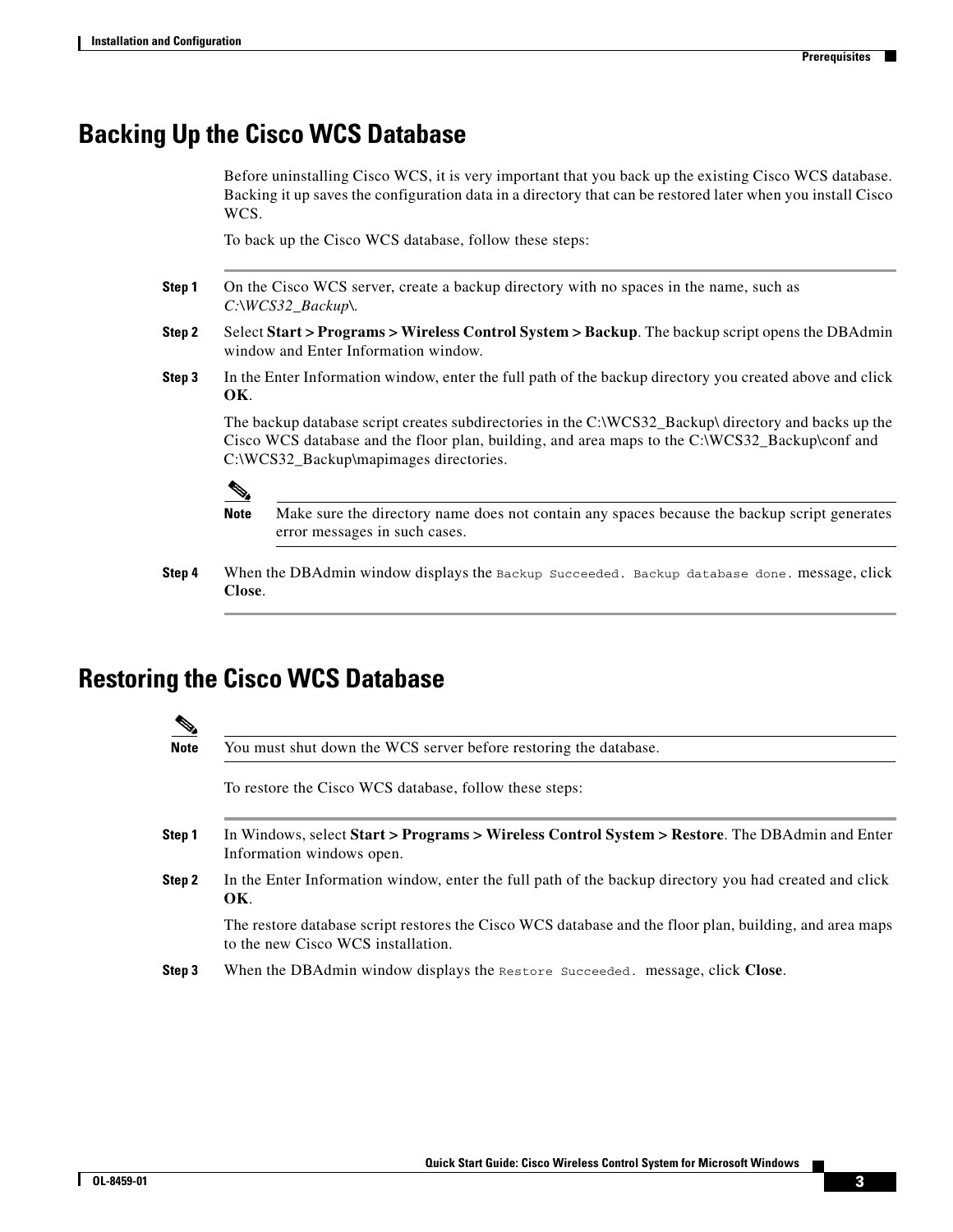**Note** If you receive an error message during the restoration process, scroll down the window to find the error. Normally, the only reason a restoration process halts is because an incorrect directory has been specified; if this is the case, repeat this procedure by specifying the correct directory to complete the restoration process.

### <span id="page-13-1"></span><span id="page-13-0"></span>**Uninstalling Cisco WCS**

To uninstall Cisco WCS, follow these steps:

**Step 1** Close all existing Cisco WCS user interface sessions.

**Caution** When you stop Cisco WCS, all active Cisco WCS User Interface sessions stop functioning.

**Step 2** Select **Start > Programs > Wireless Control System > StopWCS** to stop Cisco WCS.

**Step 3** Select **Start > Programs > Wireless Control System > Uninstall WCS** to begin the uninstallation process.

When the Uninstall Wireless Control System window displays the program uninstalled message, click **Done**. If any part of the C:\Program Files\WCS32 folder remains on the hard drive, manually delete the folder and all its contents.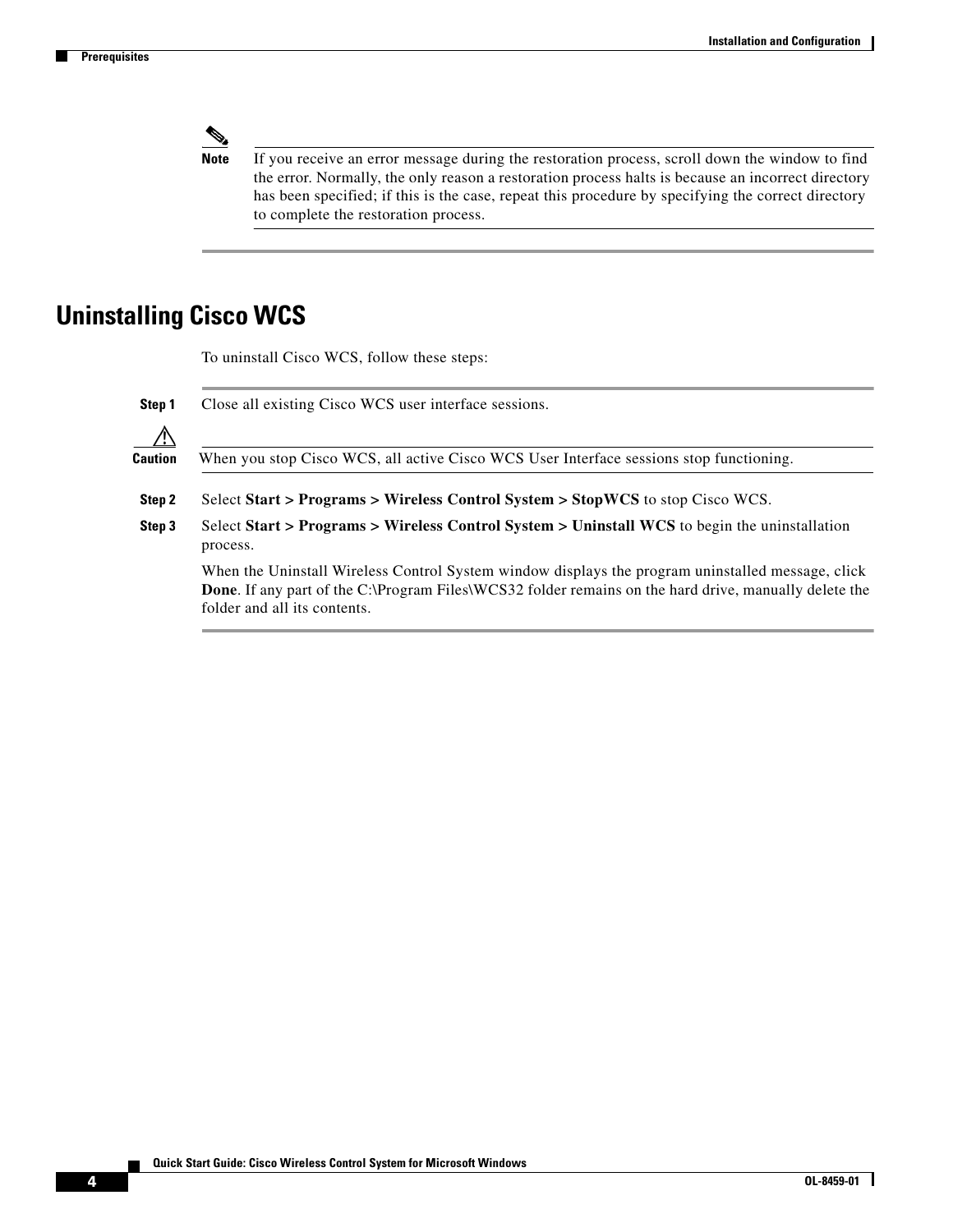# <span id="page-14-1"></span><span id="page-14-0"></span>**Installing Cisco WCS**

This section describes how to install Cisco WCS. Before installing Cisco WCS refer to ["Prerequisites"](#page-11-0) and ["System Requirements"](#page-11-1) sections. These sections give you an overview of the system requirements and other measures that you should take prior to the installation.

To install Cisco WCS, follow these steps:

- **Step 1** Insert the Windows Cisco WCS CD into the CD-ROM drive.
- **Step 2** On the CD, locate and double-click the **AIR-WCS-WL-1.0-3.2.X.Y.exe** file where 3.2.X.Y is the software build. The Install Anywhere window appears and prepares the system for installation. After a few seconds, the Introduction window appears. Click **Next** to bring up the Check Ports window ([Figure 1\)](#page-14-2).

| V.                                                                                                                                                                                                                                                                                                                                                                        | $ \Box$ $\times$                                                     |        |
|---------------------------------------------------------------------------------------------------------------------------------------------------------------------------------------------------------------------------------------------------------------------------------------------------------------------------------------------------------------------------|----------------------------------------------------------------------|--------|
|                                                                                                                                                                                                                                                                                                                                                                           | <b>Check Ports</b>                                                   |        |
| $\sqrt{\ }$ Introduction<br><b>D</b> Check Ports<br><b>D</b> Choose Install Type<br>Choose a Folder for the F<br>$\rightarrow$<br>De Choose a Folder for the T<br>Multi-Homed Server Dete<br>D Panel: Custom Code<br><b>D</b> Choose Install Folder<br>D Choose Shortcut Folder<br><b>D</b> Pre-Installation Summary<br>$\triangleright$ Installing<br>D Install Complete | Please change web ports if needed.<br>HTTP Port 80<br>HTTPS Port 443 |        |
| InstallAnywhere by Zero G<br>Cancel                                                                                                                                                                                                                                                                                                                                       | Previous<br>Next                                                     | 142764 |

<span id="page-14-2"></span>*Figure 1 Checking HTTP and HTTPS Ports*

**Step 3** In the Check Ports window, change the default HTTP and HTTPS ports if necessary and click **Next** to to bring up the Choose Install Type window ([Figure 2\)](#page-15-0). The default ports for HTTP and HTTPS are 80 and 443, respectively.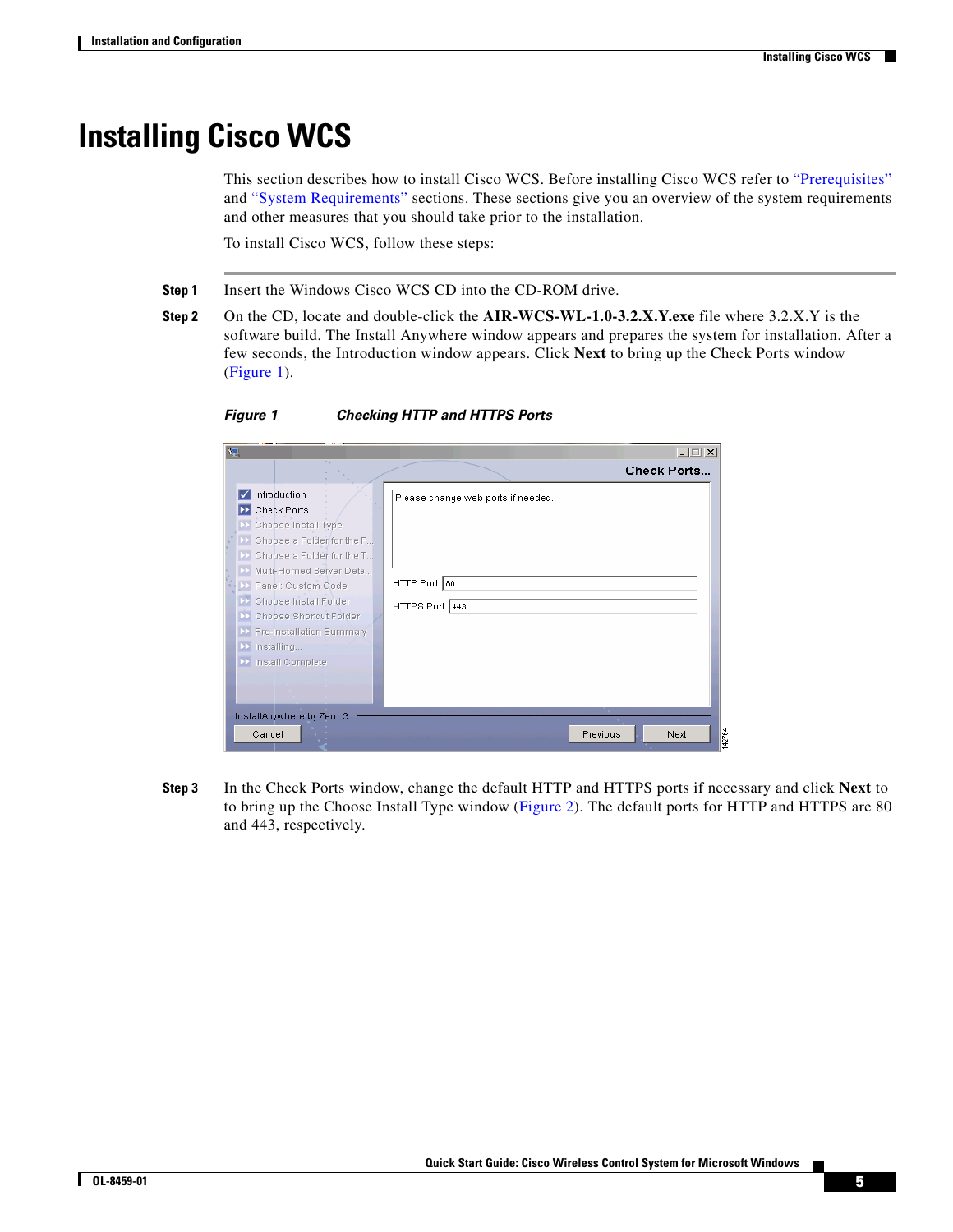

<span id="page-15-0"></span>*Figure 2 Choosing the Type of Installation*

- **Step 4** In the Choose Install Type window, choose either **Application** or **Service** and click **Next**. The FTP File Server window ([Figure 3\)](#page-15-1) appears.
	- If you want to manually launch the Cisco WCS after installation and have it run on the desktop, select **Application**.
	- **•** If you want to launch Cisco WCS as a service at reboot and run in the background (especially useful when the Cisco WCS is to always be online), select **Service**.



**Note** Cisco recommends that you always install WCS as a service because it is designed to be running all the time.

<span id="page-15-1"></span>*Figure 3 Choosing FTP Server File Folder*

| 短                                                                                                                                                                     | – I⊡I ×I                                                                                                                                                                                                          |
|-----------------------------------------------------------------------------------------------------------------------------------------------------------------------|-------------------------------------------------------------------------------------------------------------------------------------------------------------------------------------------------------------------|
|                                                                                                                                                                       | <b>Choose a Folder for the FTP Server</b>                                                                                                                                                                         |
| $\sqrt{\ }$ Introduction<br>Check Ports<br>Choose Install Type<br><b>D</b> Choose a Folder for the F<br>De Choose a Folder for the T                                  | Please choose a folder where files for the FTP Server will be stored.<br>It is recommended that the folder be outside of the Wireless Control<br>System installation path, so it is not removed during uninstall. |
| Multi-Homed Server Dete                                                                                                                                               | Please Choose a Folder:                                                                                                                                                                                           |
| D Panel: Custom Code<br><b>DE</b> Choose Install Folder<br>DE Choose Shortcut Folder<br>>> Pre-Installation Summary<br>$\rightarrow$ Installing<br>D Install Complete | lc۱<br>Restore Default Folder<br>Choose                                                                                                                                                                           |
| InstallAnywhere by Zero G<br>Cancel                                                                                                                                   | 765<br>Previous<br>Next                                                                                                                                                                                           |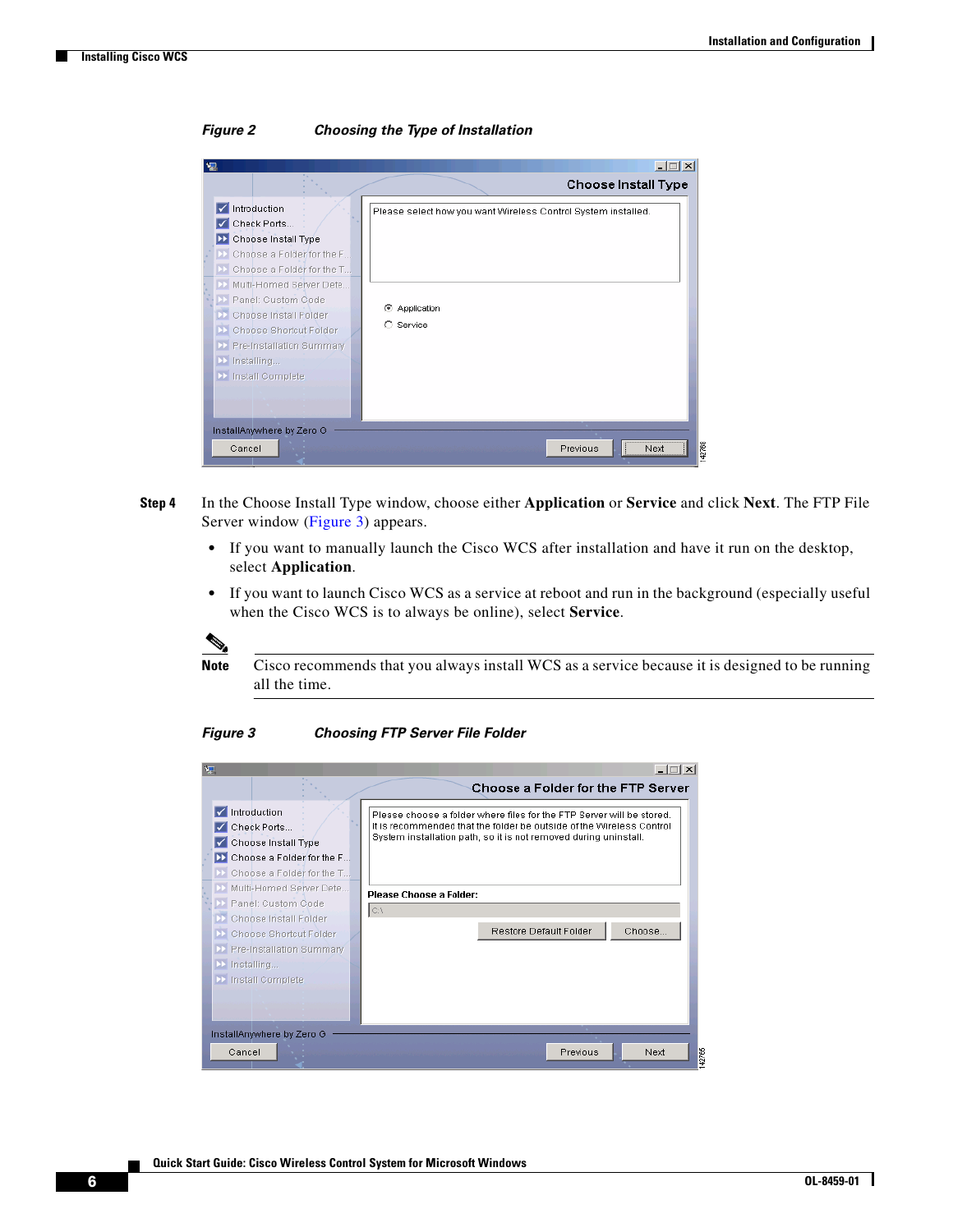**Step 5** From the FTP Server File window, choose a folder in which to store the FTP server files and click **Next** to bring up the TFTP File Server window [\(Figure 4\)](#page-16-0).



**Note** Store the FTP server files in a folder outside the main installation folder. This ensures that the FTP server files are not deleted if Cisco WCS is uninstalled.

<span id="page-16-0"></span>*Figure 4 Choosing TFTP Server File Folder*

| V.                                                                                                                                          | $ \Box$ $\times$                                                                                                                                                                                                                                                                                        |
|---------------------------------------------------------------------------------------------------------------------------------------------|---------------------------------------------------------------------------------------------------------------------------------------------------------------------------------------------------------------------------------------------------------------------------------------------------------|
|                                                                                                                                             | <b>Choose a Folder for the TFTP Server</b>                                                                                                                                                                                                                                                              |
| Introduction<br>Check Ports<br>Choose Install Type<br>$\blacktriangleright$ Choose a Folder for the F<br><b>D</b> Choose a Folder for the T | Please choose a folder where files for the TFTP Server will be stored.<br>This folder will be used for files uploaded from or downloaded to<br>controllers. It is recommended that the folder be outside of the<br>Wireless Control System installation path, so it is not removed<br>during uninstall. |
| Multi-Homed Server Dete<br>D Panel: Custom Code                                                                                             | Please Choose a Folder:<br>[C:∖                                                                                                                                                                                                                                                                         |
| <b>D</b> Choose Install Folder<br>D Choose Shortcut Folder<br>D Pre-Installation Summary<br>$\rightarrow$ Installing<br>D Install Complete  | Restore Default Folder<br>Choose                                                                                                                                                                                                                                                                        |
| InstallAnywhere by Zero G<br>Cancel                                                                                                         | 42774<br>Previous<br>Next                                                                                                                                                                                                                                                                               |

**Step 6** From the TFTP Server File window, choose a folder in which to store the TFTP server files and click **Next**.



**Note** Store the TFTP server files in a folder outside the main installation folder. This ensures that the TFTP server files are not deleted if Cisco WCS is uninstalled.

If you are installing Cisco WCS on a multi-homed server (a server having multiple interfaces), the installer automatically detects the presence of multiple interfaces and brings up the Multi-Homed Server Detected window ([Figure 5](#page-17-0)).

**Note** The Multi-Homed Server Detected window does not appear if you install Cisco WCS on a server which has only one interface.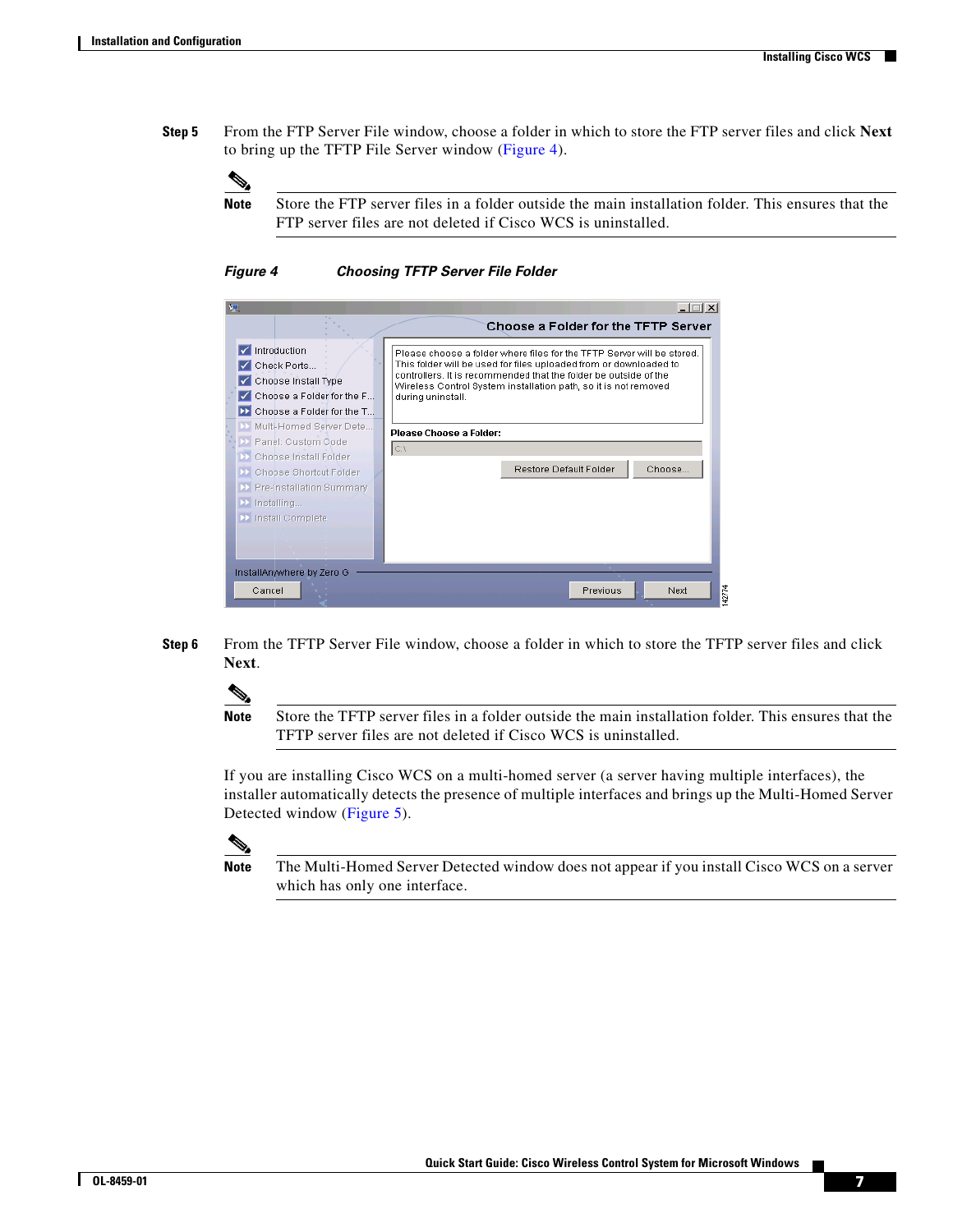| 噑                                                                                                                                         | <b>Multi-Homed Server Detected</b>                                                                                                                                                                                                                                                   |
|-------------------------------------------------------------------------------------------------------------------------------------------|--------------------------------------------------------------------------------------------------------------------------------------------------------------------------------------------------------------------------------------------------------------------------------------|
| $\sqrt{\phantom{a}}$ Introduction<br>Check Ports<br>Choose Install Type<br>Choose a Folder for the F<br><b>DE</b> Choose Local Interfaces | This server has more than one interface. For proper function on a<br>server with more than one interface, it is typically necessary to<br>choose which interfaces will be used for which application functions.<br>Do you wish to select specific interfaces for specific functions? |
| De Choose Install Folder<br>D Choose Shortcut Folder<br>D Pre-Installation Summary<br>D Installing<br>D Install Complete                  | ⊙ Yes (recommended)<br>No                                                                                                                                                                                                                                                            |
| InstallAnywhere by Zero G<br>Cancel                                                                                                       | Previous<br>Next                                                                                                                                                                                                                                                                     |

**Step 7** Click **Yes** and then click **Next** to configure specific interfaces on the server for communicating with controllers, location appliances, remote FTP servers, and clients. The Select Local Interfaces window ([Figure 6](#page-17-1)) appears. Click **No** if you do not want to configure specific interfaces.

| 狸                                                                                                                                                              |                                                                                |
|----------------------------------------------------------------------------------------------------------------------------------------------------------------|--------------------------------------------------------------------------------|
|                                                                                                                                                                | <b>Select Local Interfaces</b>                                                 |
| $\sqrt{\phantom{a}}$ Introduction<br>Check Ports<br>Choose Install Type<br>$\blacktriangleright$ Choose a Folder for the F<br><b>D</b> Choose Local Interfaces | Select interfaces to be used for communicating to<br>Controllers:              |
| D Choose Install Folder<br>D Choose Shortcut Folder<br>D Pre-Installation Summary                                                                              | Any<br>$\overline{\phantom{a}}$<br>Location appliances and remote FTP servers: |
| D Installing<br><b>D</b> Install Complete                                                                                                                      | eth0 (192.168.2.100)<br>▼                                                      |
|                                                                                                                                                                | User interface clients:<br>eth2 (10.21.80.178)                                 |
| InstallAnywhere by Zero G<br>Cancel                                                                                                                            | Previous<br>Next                                                               |

<span id="page-17-1"></span>*Figure 6 Selecting Local Interfaces*

<span id="page-17-0"></span>*Figure 5 Detecting a Multi-Homed Server*

**Step 8** From the Select Local Interfaces window, select the interfaces that are used by the server for communicating with controllers, location appliances and remote FTP servers, and clients. Click Next to bring up the Choose Install Folder window ([Figure 7](#page-18-0)).

**Note** If you do not select any specific interface and instead select "Any" as the option, Cisco WCS randomly selects an interface on its own and uses this interface to communicate with the devices. This might lead to an issue where the interface is not able to communicate with the device. Hence, Cisco recommends that you always select specific interface for each device.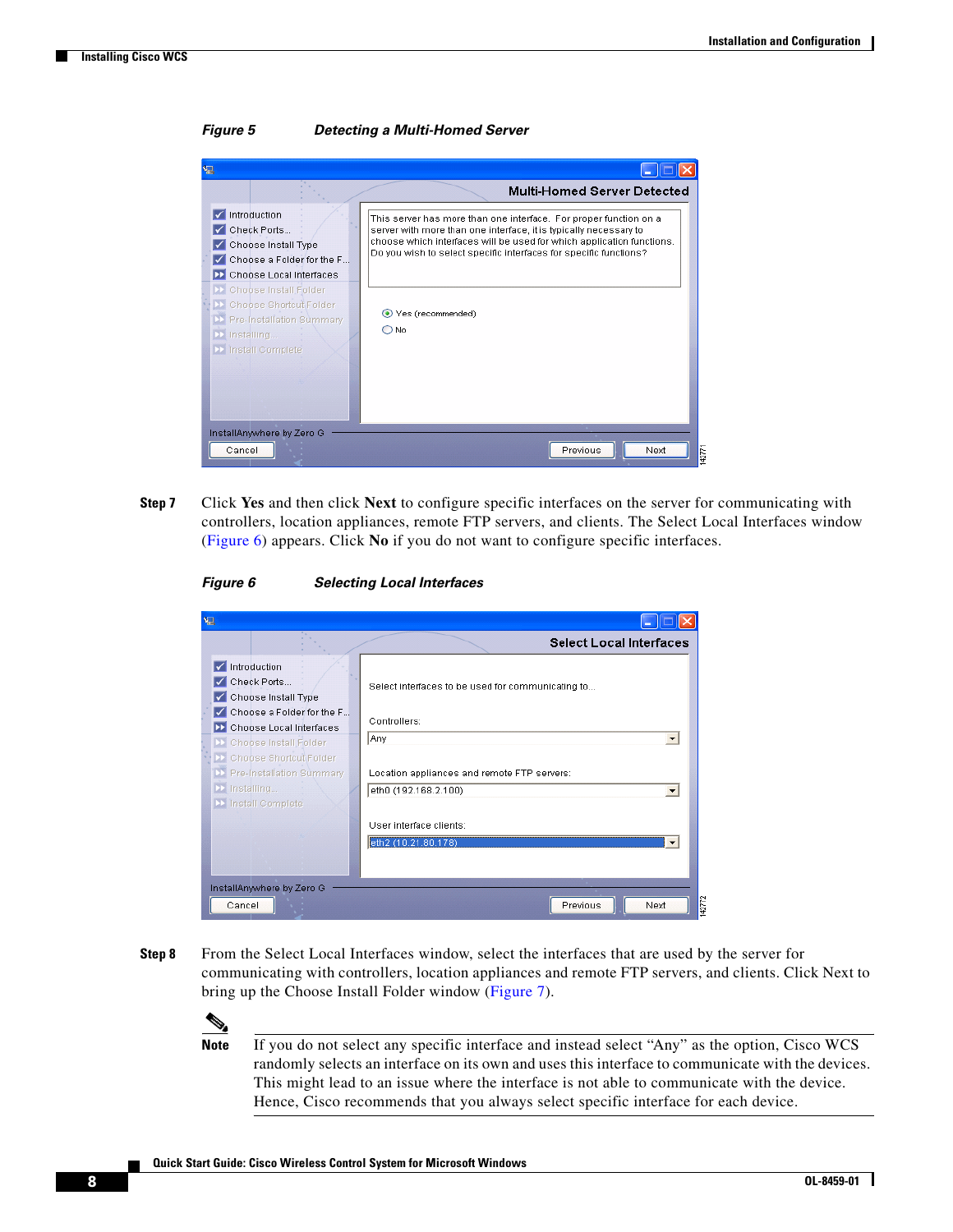П

<span id="page-18-0"></span>

*Figure 7 Choosing the Installation Folder*

**Step 9** Choose a folder in which to install the Cisco WCS and click **Next** to bring up the Choose Shortcut Folder window [\(Figure 8\)](#page-18-1).

<span id="page-18-1"></span>*Figure 8 Choosing a Folder to Store Product Icons*

| $\sqrt{2}$                                                             | $ \Box$ $\times$                                                               |
|------------------------------------------------------------------------|--------------------------------------------------------------------------------|
|                                                                        | <b>Choose Shortcut Folder</b>                                                  |
| Introduction                                                           | Where would you like to create product icons?                                  |
| Check Ports                                                            | <b><i>C</i></b> In a new Program Group:<br>Wireless Control System             |
| Choose Install Type<br>$\blacktriangleright$ Choose a Folder for the F | C In an existing Program Group: Wireless Control System<br>$\overline{\nabla}$ |
| $\blacktriangleright$ Choose a Folder for the T                        | $\bigcap$ In the Start Menu                                                    |
| Multi-Homed Server Dete<br>Panel: Custom Code                          | C On the Desktop                                                               |
| Choose Install Folder                                                  | In the Quick Launch Bar                                                        |
| Choose Shortcut Folder<br><b>D</b> Pre-Installation Summary            | Choose<br>$\bigcirc$ Other:                                                    |
| $\triangleright$ Installing<br>D Install Complete                      | Don't create icons                                                             |
|                                                                        | Create Icons for All Users                                                     |
| InstallAnywhere by Zero G                                              |                                                                                |
| Cancel                                                                 | Previous<br>Next                                                               |

- **Step 10** In the Choose Shortcut Folder window, choose a location in which to create product icons and click **Next**.
- **Step 11** Follow the prompts that appear on the screen to complete the installation. After the installation is complete, the Install Complete window appears [\(Figure 9\)](#page-19-3).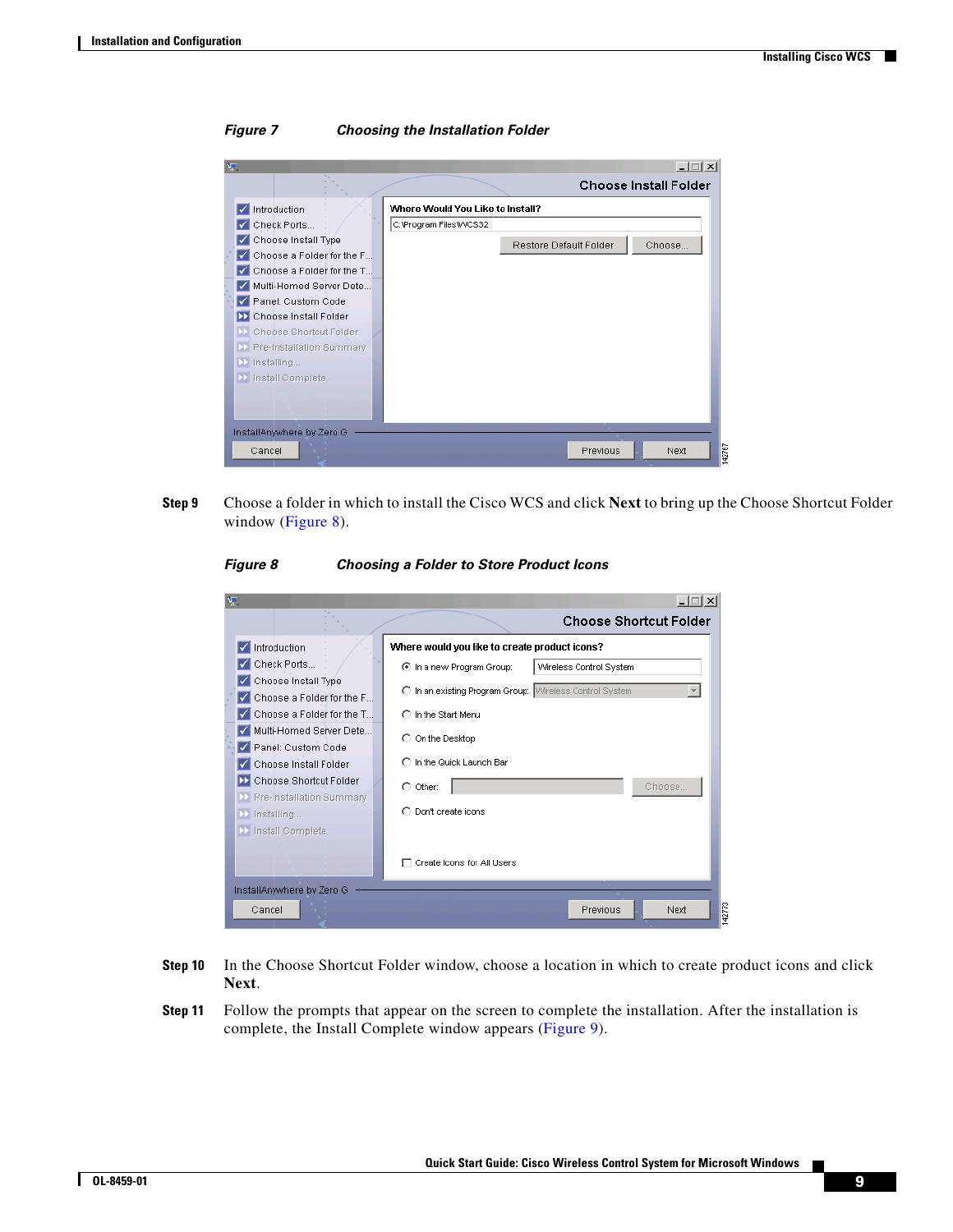| V.                                                                                                                                                                                                                                                                                                           | $ \Box$ $\times$<br><b>Install Complete</b>                                                                                                                                                                                                                                           |
|--------------------------------------------------------------------------------------------------------------------------------------------------------------------------------------------------------------------------------------------------------------------------------------------------------------|---------------------------------------------------------------------------------------------------------------------------------------------------------------------------------------------------------------------------------------------------------------------------------------|
| Introduction<br>Check Ports<br>Choose Install Type<br>$\blacktriangledown$ Choose a Folder for the F<br>Choose a Folder for the T<br>Multi-Homed Server Dete<br>Panel: Custom Code<br>Choose Install Folder<br>Choose Shortcut Folder<br>Pre-Installation Summary<br>Installing<br><b>D</b> Install Complete | Congratulations! Wireless Control System has been successfully<br>installed to:<br>C:\Program Files\WCS32<br>Press "Done" to quit the installer.<br>You need to restart the system to complete the installation.<br>⊙ Yes, restart my system<br>O No, I will restart my system myself |
| InstallAnywhere by Zero G<br>Cancel                                                                                                                                                                                                                                                                          | Previous<br>Done                                                                                                                                                                                                                                                                      |

<span id="page-19-3"></span>*Figure 9 Installation Complete*

**Step 12** Click **Done** to complete the installation.

**Note** The system must be rebooted to complete the Cisco WCS installation.

# <span id="page-19-2"></span><span id="page-19-0"></span>**Starting and Stopping the Cisco WCS**

Before you can use a Cisco WCS User Interface, you must start the Cisco WCS as described in "[Starting](#page-19-1)  [Cisco WCS"](#page-19-1). After you have closed down all Cisco WCS user interfaces (optional), you must shut down the Cisco WCS as described in ["Stopping Cisco WCS](#page-20-1)" or "[Starting and Stopping a Cisco WCS User](#page-20-2)  [Interface.](#page-20-2)"

### <span id="page-19-1"></span>**Starting Cisco WCS**

To start Cisco WCS, follow these steps:

```
Step 1 Choose Start > Programs > Wireless Control System > StartWCS.
```
The start Cisco WCS script opens the WCSAdmin window, which displays the following messages unless the Cisco WCS service is already running:

```
Starting WCS 
The Nms_Server service is starting.....
The Nms_Server service was started successfully.
WCS server started successfully.
```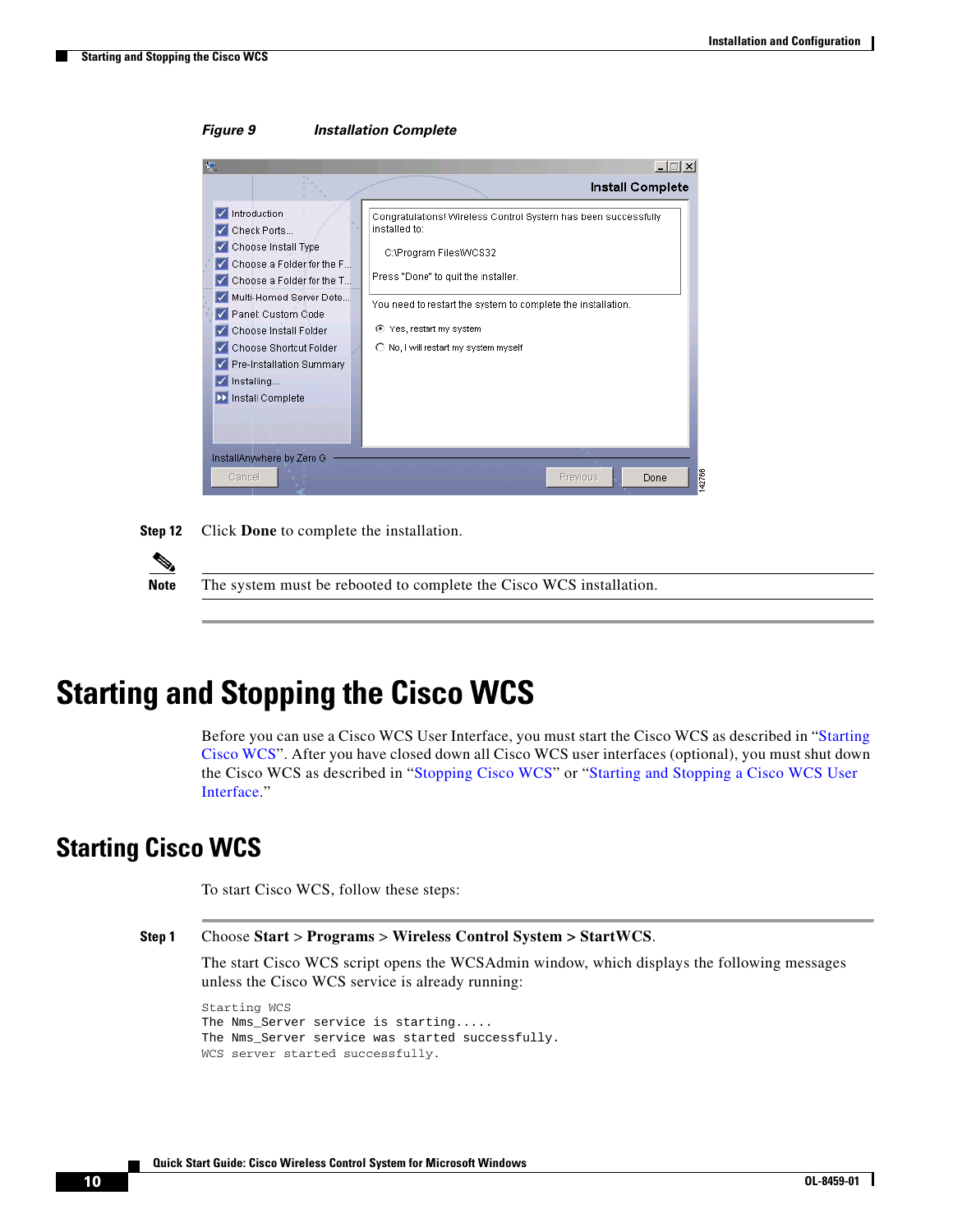**Step 2** You can either minimize or close the WCSAdmin window. The Cisco WCS keeps running in the background.

### <span id="page-20-0"></span>**Verifying the Status of Cisco WCS**

To verify the status of Cisco WCS at any time, choose **Start > Programs > Wireless Control System > WCSStatus**. The WCSAdmin window opens and displays the status of Cisco WCS.

### <span id="page-20-1"></span>**Stopping Cisco WCS**

To stop th e Cisco WCS, follow these steps:

**Step 1** Select **Start** > **Programs** > **Wireless Control System > StopWCS**. **Step 2** The WCSAdmin window opens and displays the following message: Stopping WCS WCS server successfully shutdown. Waiting for shutdown to complete. Database Server is stopped. Apache server is stopped. **Step 3** Click **Close** to shutdown Cisco WCS completely. ⁄!\

**Caution** If there are any Cisco WCS user interfaces logged in when you stop Cisco WCS, the Cisco WCS user interface sessions will stop functioning.

# <span id="page-20-3"></span><span id="page-20-2"></span>**Starting and Stopping a Cisco WCS User Interface**

This section describes how to access a Cisco WCS user interface through a web browser.

#### <span id="page-20-4"></span>**Starting a Cisco WCS User Interface**

To log into Cisco WCS, follow these steps.

**Step 1** Start the Cisco WCS Server.

**Step 2** Launch Internet Explorer 6.0 or later.



**Note** When you open a Cisco WCS user interface, do not use the web browser on the same machine on which Cisco WCS is installed.

Г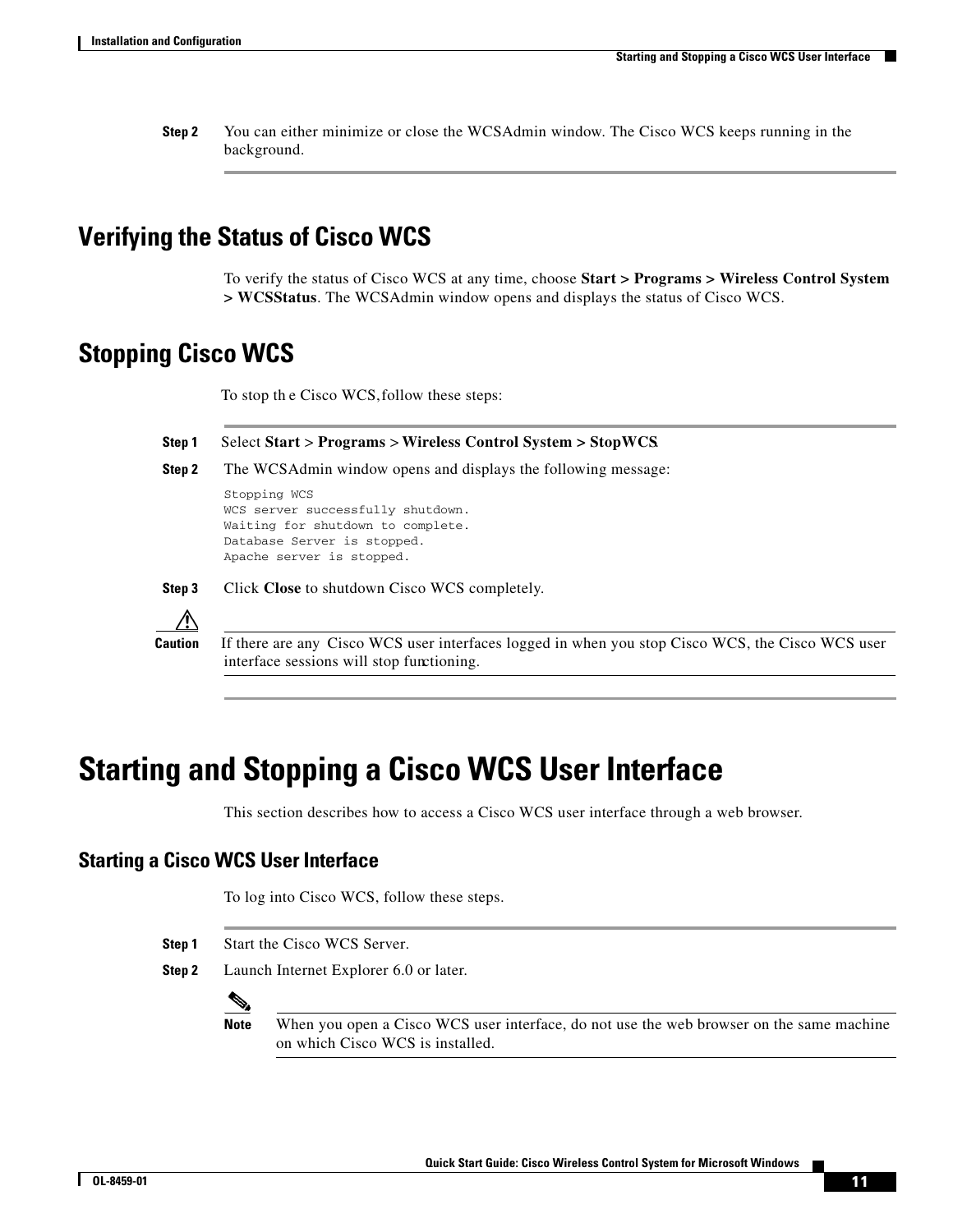

**Step 4** The Cisco WCS user interface displays the Cisco WCS login window.

*Figure 10 Login Window*



In the login page, enter your username and password and then click **Submit** to log into Cisco WCS. The default user name is *root* (case sensitive) and the default password is *public* (case sensitive).The Cisco WCS user interface is now active and available for your use.

### <span id="page-21-0"></span>**Stopping a Cisco WCS User Interface**

A Cisco WCS user interface can be stopped either by logging out of the interface or by stopping the Cisco WCS.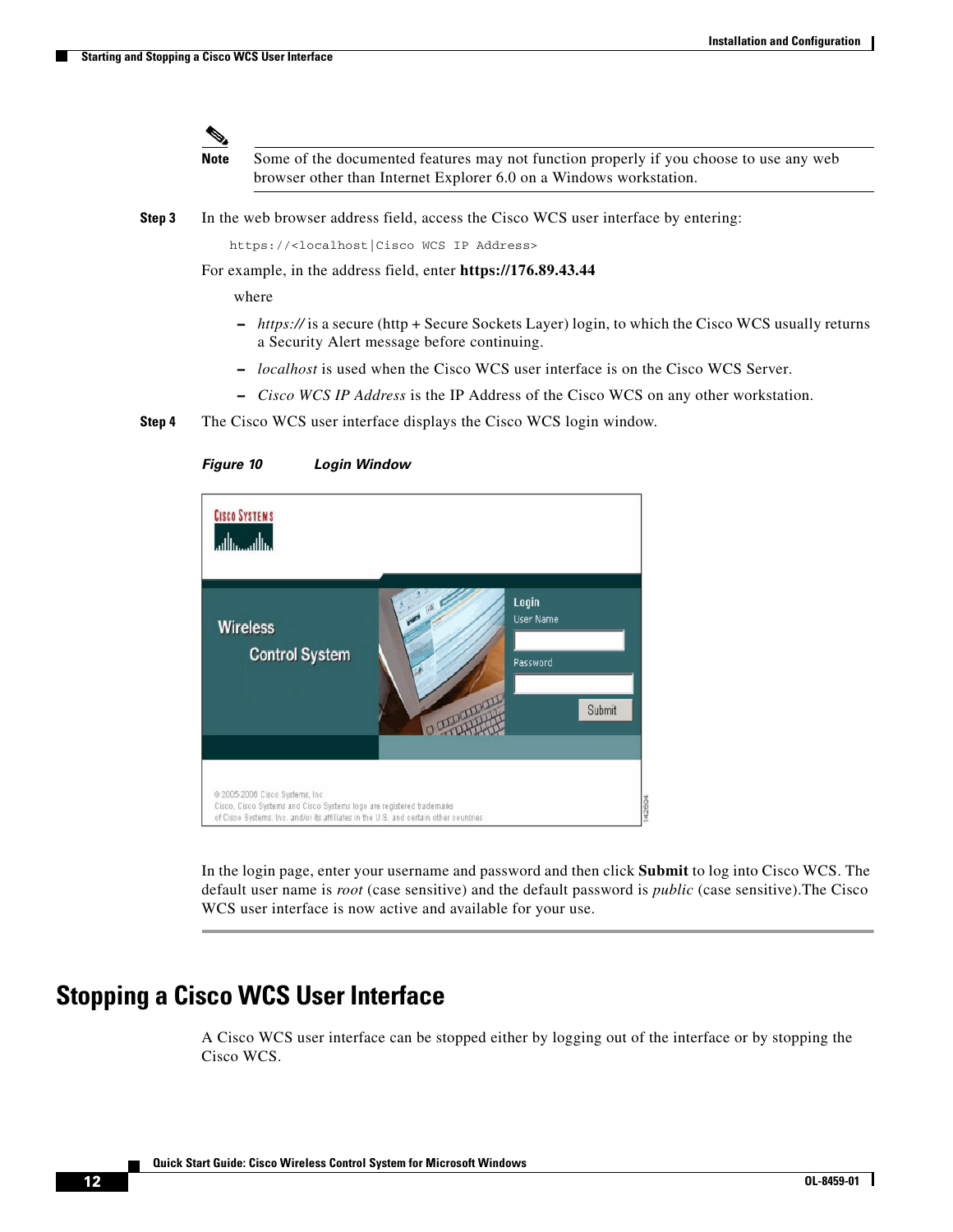#### **Manually Stopping the Cisco WCS User Interface**

To manually stop a Cisco WCS user interface, follow these steps:

**Step 1** When you are finished working in the Cisco WCS user interface, exit by clicking **Logout** in the upper right corner of the Cisco WCS user interface. The Cisco WCS Login window appears.

You can return to the previous cached screen in the web browser. However, if you attempt to access any of the parameters in that screen, you are returned to the Cisco WCS Login window.

**Step 2** Close the web browser window. The Cisco WCS user interface window shuts down, leaving Cisco WCS running.

### **Shutting Down Cisco WCS to Stop the Cisco WCS User Interface**

Occasionally, the system administrator may stop Cisco WCS while a Cisco WCS user interface is running. Should this happen, the web browser displays a The page cannot be displayed message.

**Note** When the Cisco WCS user interface has been stopped by a Cisco WCS server shutdown, it does not reassociate with Cisco WCS when the Cisco WCS server restarts. You must restart the Cisco WCS user interface as described in "[Starting a Cisco WCS User Interface](#page-20-4)."

# <span id="page-22-0"></span>**Where to go From Here**

Proceed with the *Cisco Wireless Control System Configuration Guide* to start configuring your network.